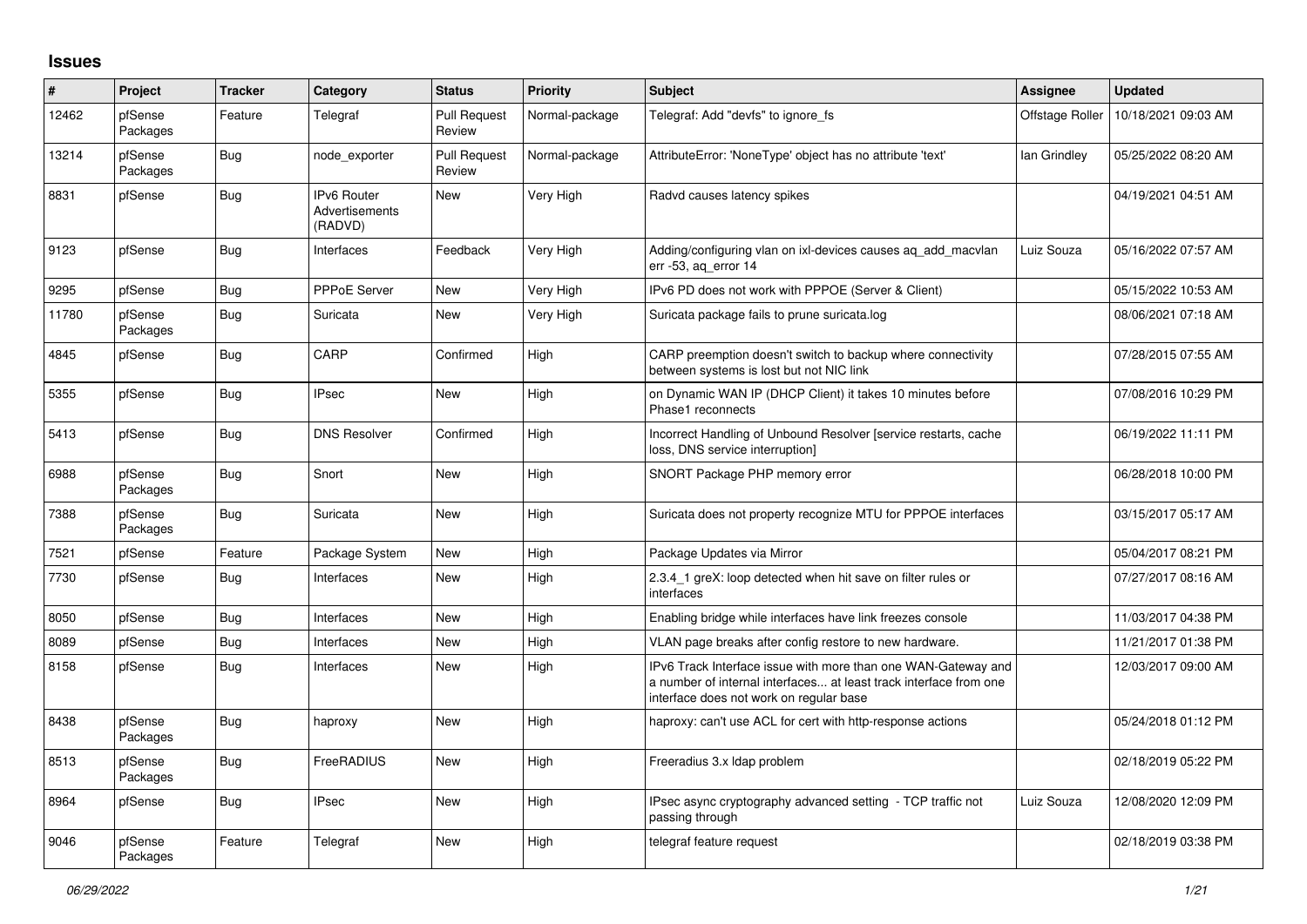| #     | Project             | <b>Tracker</b> | Category                    | <b>Status</b> | <b>Priority</b> | <b>Subject</b>                                                                                            | <b>Assignee</b>       | <b>Updated</b>      |
|-------|---------------------|----------------|-----------------------------|---------------|-----------------|-----------------------------------------------------------------------------------------------------------|-----------------------|---------------------|
| 9136  | pfSense             | Bug            | DHCP (IPv6)                 | <b>New</b>    | High            | IPv6 Tracking Interfaces Lose IPv6 Address in Certain Cases                                               |                       | 04/21/2022 12:39 PM |
| 9724  | pfSense<br>Packages | <b>Bug</b>     | pfBlockerNG                 | <b>New</b>    | High            | pfblockerng-firewall-filter-service-will-not-start                                                        |                       | 09/05/2019 06:32 AM |
| 10252 | pfSense<br>Packages | Bug            | pfBlockerNG                 | New           | High            | pfblockerng-devel                                                                                         |                       | 02/11/2020 05:18 PM |
| 10760 | pfSense<br>Packages | <b>Bug</b>     | <b>BIND</b>                 | <b>New</b>    | High            | pfSense BIND 9.14.12 server terminates due to assertion failure                                           |                       | 07/11/2020 04:53 PM |
| 11135 | pfSense<br>Packages | Bug            | haproxy                     | Feedback      | High            | HAproxy OCSP reponse crontab bug                                                                          | Viktor Gurov          | 09/10/2021 11:51 AM |
| 11158 | pfSense<br>Packages | Bug            | <b>FRR</b>                  | New           | High            | <b>FRR Prefix Lists</b>                                                                                   |                       | 12/30/2020 04:55 PM |
| 11534 | pfSense<br>Packages | Regression     | FreeRADIUS                  | New           | High            | FreeRADIUS EAP anonymous connection forbidden out-of-tunnel                                               |                       | 07/14/2021 02:32 AM |
| 11563 | pfSense<br>Packages | <b>Bug</b>     | <b>BIND</b>                 | <b>New</b>    | High            | BIND GUI writes TXT records > 255 characters                                                              |                       | 02/27/2021 07:11 AM |
| 11572 | pfSense<br>Packages | <b>Bug</b>     | pfBlockerNG                 | <b>New</b>    | High            | Auto created firewall rules have IPv4 as protocol only - even for<br>IPv6 lists.                          |                       | 06/25/2022 10:59 AM |
| 11936 | pfSense<br>Packages | <b>Bug</b>     | <b>FRR</b>                  | Incomplete    | High            | FRR does not connect BGP when using password                                                              |                       | 05/19/2021 08:12 AM |
| 11992 | pfSense             | Bug            | <b>Virtual IP Addresses</b> | Confirmed     | High            | GRE Tunnel - Does not work with a virtual IP as endpoint                                                  |                       | 06/04/2021 01:16 AM |
| 12160 | pfSense<br>Packages | Regression     | syslog-ng                   | Feedback      | High            | An invalid configuration is generated when choosing TLS as the<br>default protocol                        | Jim Pingle            | 07/23/2021 03:27 PM |
| 12354 | pfSense<br>Packages | Todo           | haproxy                     | Feedback      | High            | Update haproxy-devel to mitigate CVE-2021-40346                                                           | Viktor Gurov          | 05/12/2022 08:50 AM |
| 12520 | pfSense<br>Packages | Feature        | Squid                       | <b>New</b>    | High            | [Squid] - Allow or Deny Mappings from IP/Host/GeoIP sources                                               |                       | 11/12/2021 02:13 PM |
| 12607 | pfSense Plus        | Bug            | Hardware / Drivers          | <b>New</b>    | High            | Instability with Snort Inline with AWS Instances                                                          |                       | 01/10/2022 09:03 PM |
| 12608 | pfSense<br>Packages | Bug            | WireGuard                   | <b>New</b>    | High            | WireGuard tunnels monitored by dpinger causing system to stop<br>routing completely in certain situations | Christian<br>McDonald | 12/16/2021 03:14 PM |
| 12632 | pfSense             | <b>Bug</b>     | Gateways                    | <b>New</b>    | High            | Assigning a /30 WAN IP address at the console does not save<br>the gateway correctly                      |                       | 06/28/2022 12:01 PM |
| 12732 | pfSense<br>Packages | Bug            | squidguard                  | <b>New</b>    | High            | Squid https filtering squidguard acl target list - erratic behaviour                                      |                       | 01/26/2022 09:11 AM |
| 12746 | pfSense             | Feature        | Interfaces                  | New           | High            | IPoE feature for WAN interface                                                                            |                       | 02/01/2022 01:42 AM |
| 12853 | pfSense             | <b>Bug</b>     | <b>NAT Reflection</b>       | Feedback      | High            | Network Address Translation - Pure NAT pfsense freeze after<br>reboot                                     |                       | 02/22/2022 08:40 AM |
| 12932 | pfSense<br>Packages | Feature        | pfBlockerNG                 | <b>New</b>    | High            | pfblockerng per user whitelist                                                                            |                       | 03/11/2022 11:08 AM |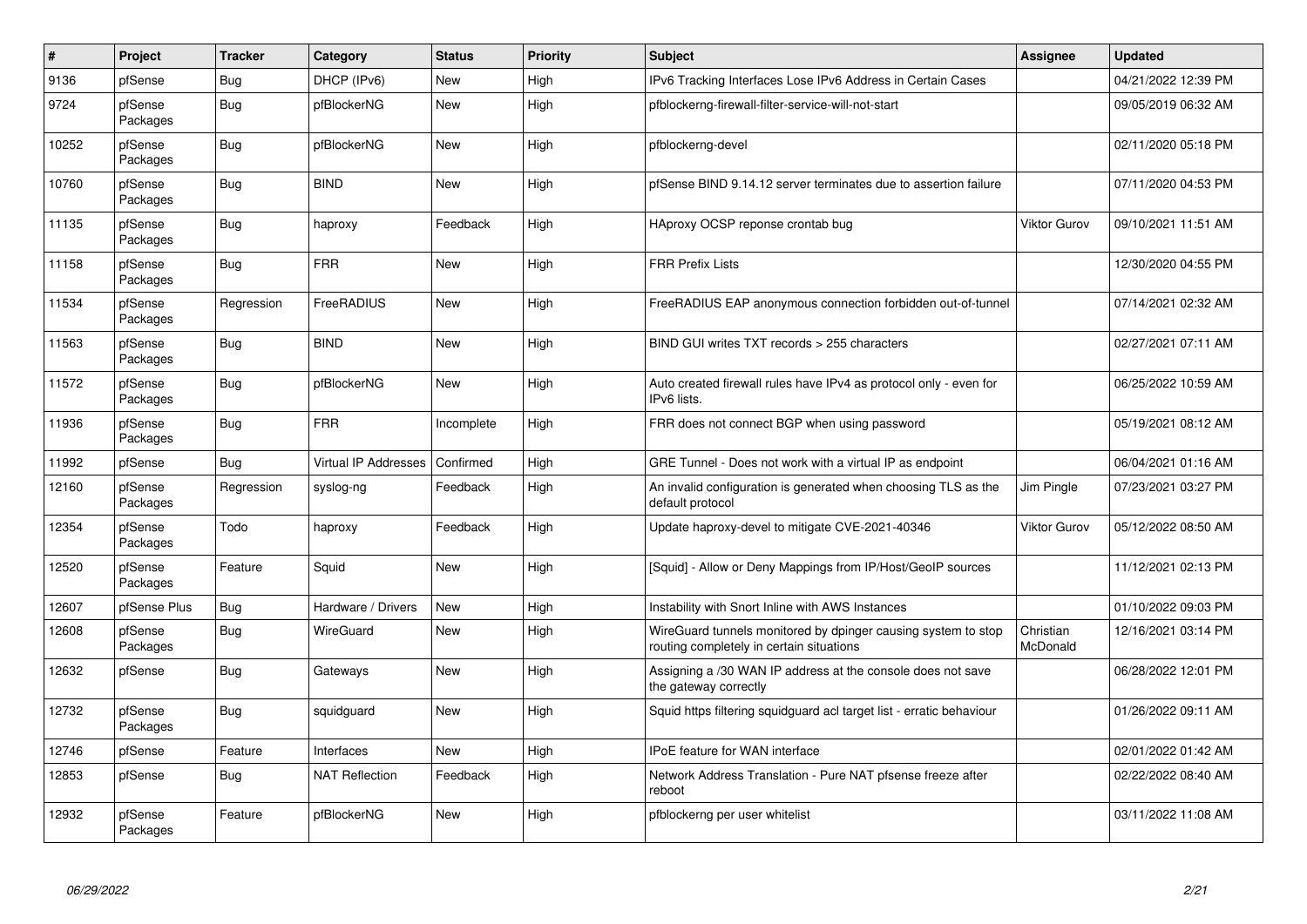| #     | Project             | <b>Tracker</b> | Category                     | <b>Status</b>                 | <b>Priority</b> | <b>Subject</b>                                                                                  | <b>Assignee</b>   | <b>Updated</b>      |
|-------|---------------------|----------------|------------------------------|-------------------------------|-----------------|-------------------------------------------------------------------------------------------------|-------------------|---------------------|
| 12979 | pfSense<br>Packages | Bug            | Snort                        | <b>Pull Request</b><br>Review | High            | Snort Rules Update Process Using Deprecated FreeBSD<br><b>Subdirectory Name</b>                 | <b>Bill Meeks</b> | 03/24/2022 09:02 AM |
| 13179 | pfSense<br>Packages | Feature        | pfBlockerNG                  | New                           | High            | Search based on CIDR                                                                            |                   | 05/17/2022 09:45 AM |
| 13180 | pfSense<br>Packages | <b>Bug</b>     | pfBlockerNG                  | <b>New</b>                    | High            | High CPU Utilization with pfb_filter <sup>[]</sup> since PfBlockerNG update to<br>devel 3.1.0 4 |                   | 06/14/2022 08:00 AM |
| 13227 | pfSense             | Feature        | <b>IPsec</b>                 | New                           | High            | Enable IPSec Virtual IP Pool assignment by Radius for Mobile<br>Users - SIMPLE FIX              |                   | 05/27/2022 10:15 AM |
| 13307 | pfSense             | Bug            | <b>PPP</b> Interfaces        | New                           | High            | PPP interface custom reset date/time Hour and Minute fields do<br>not properly handle "0" value |                   | 06/28/2022 12:01 PM |
| 13311 | pfSense Docs        | New Content    | Troubleshooting              | New                           | High            | Add troubleshooting tips for ZFS boot issues                                                    |                   | 06/28/2022 11:04 AM |
| 32    | pfSense             | Todo           | User Manager /<br>Privileges | New                           | Normal          | PPPoE Server users integration with user manager                                                |                   | 02/06/2016 04:53 AM |
| 33    | pfSense             | Todo           | User Manager /<br>Privileges | New                           | Normal          | L2TP users integration with user manager                                                        |                   | 02/06/2016 04:53 AM |
| 96    | pfSense             | Feature        | Rules / NAT                  | New                           | Normal          | Add "All local networks" to source and destination drop down<br>boxen in firewall rules         |                   | 02/06/2016 04:53 AM |
| 228   | pfSense             | Feature        | Multi-WAN                    | <b>New</b>                    | Normal          | Multi-WAN support with same gateway on multiple WANs                                            |                   | 04/11/2015 01:10 AM |
| 286   | pfSense             | Feature        | Backup / Restore             | <b>New</b>                    | Normal          | Backup/restore users individually                                                               |                   | 01/09/2021 03:48 PM |
| 336   | pfSense             | Feature        | <b>LAGG Interfaces</b>       | <b>New</b>                    | Normal          | Option to create lagg under assign interfaces                                                   |                   | 08/21/2019 11:16 AM |
| 371   | pfSense             | Feature        | Rules / NAT                  | <b>New</b>                    | Normal          | Allow moving of bogon and RFC 1918 rules                                                        |                   | 02/06/2016 04:53 AM |
| 385   | pfSense             | Feature        | Captive Portal               | New                           | Normal          | Reverse captive portal                                                                          |                   | 08/13/2019 12:23 PM |
| 521   | pfSense             | Feature        | User Manager /<br>Privileges | New                           | Normal          | Group manager Assigned Permissions                                                              |                   | 04/18/2010 02:59 PM |
| 701   | pfSense             | Feature        | Rules / NAT                  | New                           | Normal          | Interface groups with NAT                                                                       |                   | 05/11/2018 10:12 PM |
| 746   | pfSense             | Feature        | Rules / NAT                  | New                           | Normal          | Add interface group to source/dest drop downs                                                   |                   | 07/19/2010 05:10 PM |
| 753   | pfSense             | Feature        | OpenVPN                      | <b>New</b>                    | Normal          | Add OpenVPN foreign option support                                                              |                   | 09/02/2019 10:38 AM |
| 790   | pfSense             | Feature        | <b>Operating System</b>      | New                           | Normal          | Advanced options for dnsclient (resolv.conf)                                                    |                   | 04/21/2022 12:39 PM |
| 855   | pfSense             | Feature        | Multi-WAN                    | New                           | Normal          | Ability to selectively kill states on gateways recovery                                         |                   | 03/11/2022 08:30 AM |
| 946   | pfSense             | Feature        | <b>IPsec</b>                 | New                           | Normal          | Allow aliases to be used to define IPsec phase 2 networks                                       |                   | 04/21/2022 12:39 PM |
| 986   | pfSense             | Feature        | Web Interface                | New                           | Normal          | Dynamic states view                                                                             |                   | 02/06/2016 04:58 AM |
| 1136  | pfSense             | Feature        | Rules / NAT                  | <b>New</b>                    | Normal          | Add logic to automatically avoid route-to for static route networks                             |                   | 10/09/2018 05:11 AM |
| 1186  | pfSense             | <b>Bug</b>     | <b>RRD Graphs</b>            | Confirmed                     | Normal          | When in pure routing mode the rrd graphs are blank                                              |                   | 09/16/2015 04:31 PM |
| 1257  | pfSense             | Feature        | Certificates                 | <b>Pull Request</b><br>Review | Normal          | Handle encypted CA/Certificate private keys                                                     |                   | 10/12/2020 07:12 AM |
| 1268  | pfSense             | Feature        | Certificates                 | <b>New</b>                    | Normal          | Allow mass renewing of certs                                                                    |                   | 11/01/2019 03:17 PM |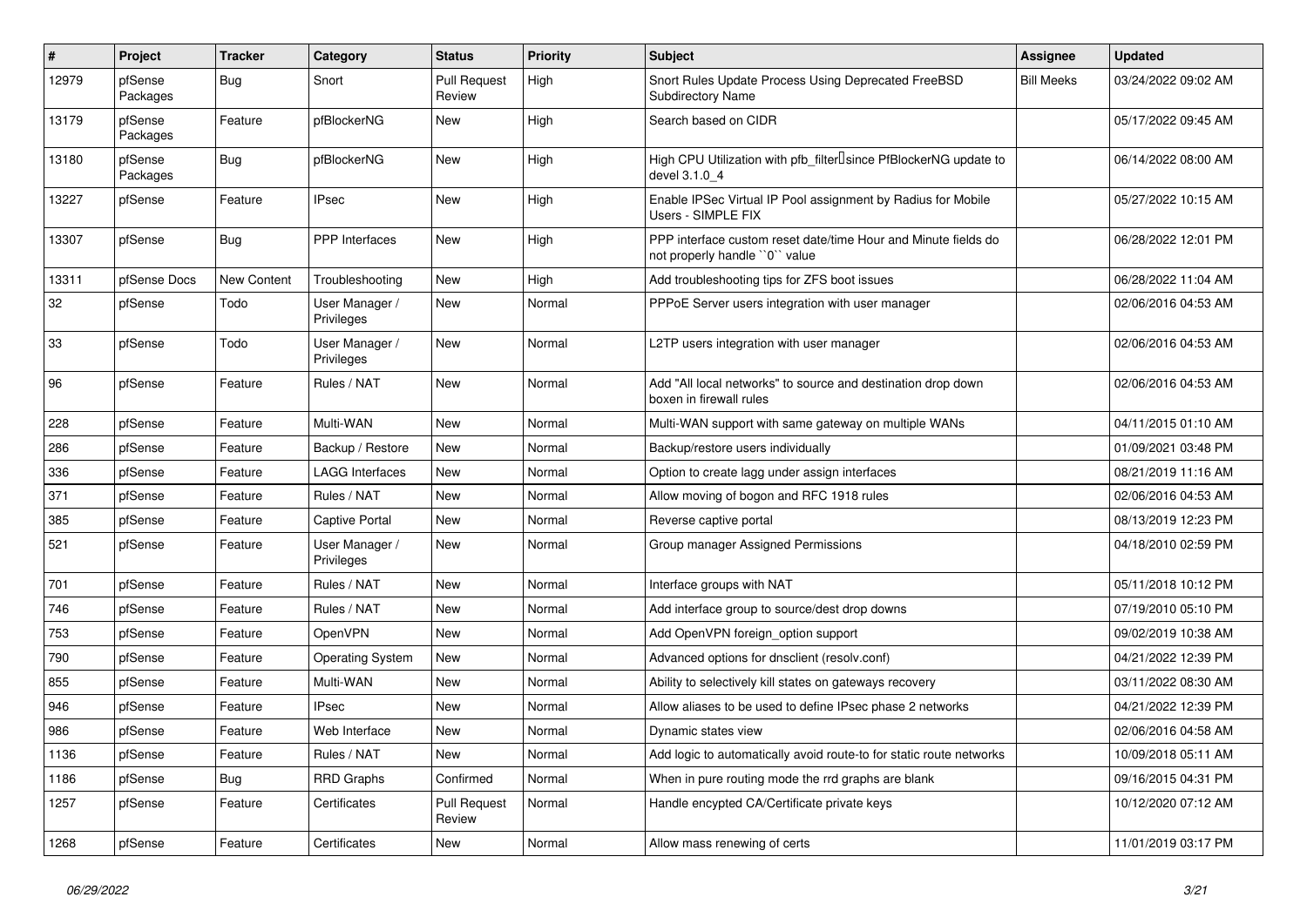| ∦    | Project             | <b>Tracker</b> | Category                            | <b>Status</b> | <b>Priority</b> | Subject                                                                                                 | <b>Assignee</b>   | <b>Updated</b>      |
|------|---------------------|----------------|-------------------------------------|---------------|-----------------|---------------------------------------------------------------------------------------------------------|-------------------|---------------------|
| 1307 | pfSense             | Feature        | Web Interface                       | New           | Normal          | Request: Option To Resolve Addresses in State Table Summary                                             |                   | 02/06/2016 04:58 AM |
| 1337 | pfSense             | Feature        | Interfaces                          | Assigned      | Normal          | VLANs with different MAC address than parent interface                                                  |                   | 04/21/2022 12:39 PM |
| 1367 | pfSense             | Feature        | Backup / Restore                    | New           | Normal          | Input validation on partial config restores                                                             |                   | 03/21/2011 01:16 AM |
| 1388 | pfSense             | Feature        | Multi-WAN                           | New           | Normal          | 3G outbound failover connection with auto dial-up and hang-up                                           |                   | 08/21/2019 11:27 AM |
| 1434 | pfSense             | Feature        | OpenVPN                             | New           | Normal          | Radius Accounting in OpenVPN                                                                            |                   | 05/04/2013 03:06 PM |
| 1506 | pfSense             | Feature        | Notifications                       | New           | Normal          | Notifications should spool                                                                              |                   | 05/05/2011 12:58 PM |
| 1521 | pfSense             | Todo           | Routing                             | New           | Normal          | Investigate FreeBSD route metric support for future versions                                            |                   | 05/12/2011 11:28 AM |
| 1574 | pfSense             | Feature        | User Manager /<br>Privileges        | New           | Normal          | Password quality enforcment.                                                                            |                   | 02/06/2016 04:15 AM |
| 1620 | pfSense<br>Packages | <b>Bug</b>     | Squid                               | New           | Normal          | Can't use transparent proxy when using bridge.                                                          |                   | 10/07/2021 04:19 AM |
| 1656 | pfSense             | Feature        | <b>Diagnostics</b>                  | New           | Normal          | Teach pfctl to kill states by port number                                                               |                   | 08/21/2019 09:55 AM |
| 1667 | pfSense             | <b>Bug</b>     | L <sub>2</sub> TP                   | <b>New</b>    | Normal          | L2TP server does not respond properly from a CARP VIP                                                   |                   | 12/11/2021 07:43 PM |
| 1675 | pfSense             | <b>Bug</b>     | Captive Portal                      | New           | Normal          | Captive portal logout problems with pop-up blockers.                                                    | Jared Dillard     | 03/28/2016 01:37 PM |
| 1683 | pfSense             | Feature        | Rules / NAT                         | New           | Normal          | PF scrub min-ttl option                                                                                 |                   | 09/23/2020 01:52 AM |
| 1813 | pfSense             | <b>Bug</b>     | Rules / NAT                         | Confirmed     | Normal          | Static routes on WAN interfaces overridden by route-to for<br>firewall-initiated traffic                |                   | 11/09/2016 02:06 PM |
| 1819 | pfSense             | <b>Bug</b>     | <b>DNS Resolver</b>                 | New           | Normal          | DNS Resolver Not Registering DHCP Server Specified Domain<br>Name                                       | Luiz Souza        | 04/28/2022 01:53 PM |
| 1826 | pfSense             | Feature        | PPPoE Server                        | New           | Normal          | PPPoE server IPv6 support                                                                               |                   | 03/25/2022 04:25 PM |
| 1831 | pfSense             | Feature        | Captive Portal                      | New           | Normal          | Captive portal IPv6 support                                                                             | Reid<br>Linnemann | 06/28/2022 12:01 PM |
| 1833 | pfSense             | Feature        | PPTP                                | New           | Normal          | PPTP type WAN IPv6 support                                                                              |                   | 08/20/2019 10:12 AM |
| 1848 | pfSense             | <b>Bug</b>     | <b>Traffic Shaper</b><br>(Limiters) | Confirmed     | Normal          | Limiters after policy routing has taken place do not behave<br>correctly                                |                   | 10/25/2014 09:18 PM |
| 1849 | pfSense             | <b>Bug</b>     | <b>Traffic Shaper</b><br>(ALTQ)     | New           | Normal          | Traffic shaper - By Queue view needs to show/use friendly<br>inerface names                             |                   | 01/10/2022 08:10 AM |
| 1883 | pfSense             | Feature        | <b>Traffic Shaper</b><br>(Limiters) | New           | Normal          | Diag > Limiter Info presentation enhancement                                                            |                   | 08/20/2019 03:46 PM |
| 1890 | pfSense             | <b>Bug</b>     | Translations                        | New           | Normal          | No gettext support in console scripts                                                                   |                   | 08/13/2019 12:24 PM |
| 1924 | pfSense             | Feature        | Captive Portal                      | New           | Normal          | Ability of CP's allowed IP addresses to use aliases                                                     |                   | 07/26/2018 04:28 AM |
| 1935 | pfSense             | Feature        | Rules / NAT                         | New           | Normal          | Allow rule with max-src-conn-* options to make conditional use of<br>"overload <virusprot>"</virusprot> |                   | 10/07/2011 09:31 AM |
| 1937 | pfSense             | Feature        | Rules / NAT                         | New           | Normal          | Support for rule groupings                                                                              |                   | 08/20/2019 12:42 PM |
| 1940 | pfSense             | Todo           | Logging                             | New           | Normal          | Integrate rSyslogd                                                                                      |                   | 07/06/2018 02:11 PM |
| 1947 | pfSense             | Feature        | Rules / NAT                         | New           | Normal          | Option to kill all states when creating a block rule                                                    |                   | 08/20/2019 01:09 PM |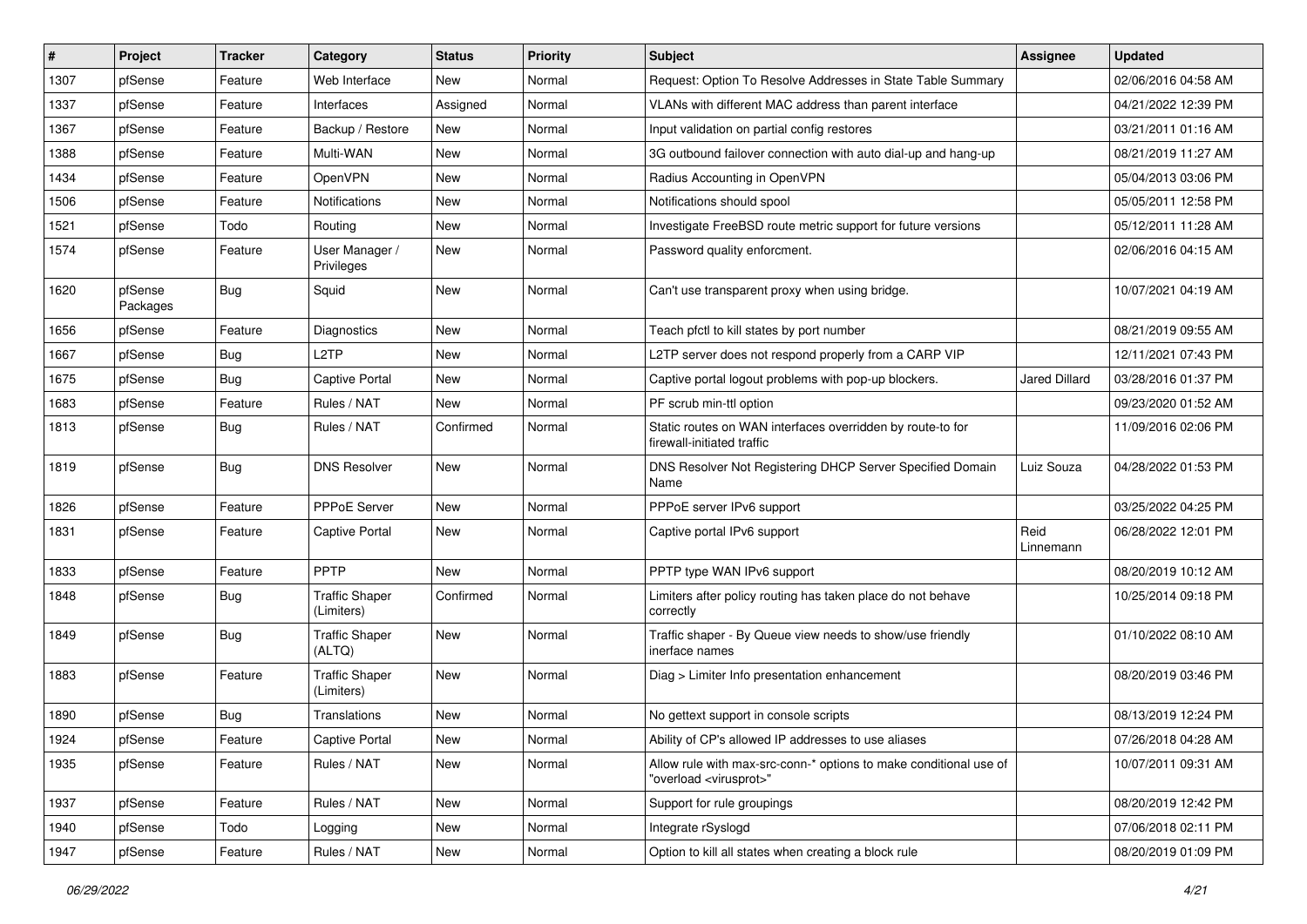| #    | Project | Tracker    | Category                        | <b>Status</b>                 | <b>Priority</b> | <b>Subject</b>                                                                    | <b>Assignee</b> | <b>Updated</b>                      |
|------|---------|------------|---------------------------------|-------------------------------|-----------------|-----------------------------------------------------------------------------------|-----------------|-------------------------------------|
| 1979 | pfSense | Feature    | Aliases / Tables                | New                           | Normal          | Add some default read-only system aliases                                         | Jim Pingle      | 08/21/2019 11:01 AM                 |
| 2024 | pfSense | Feature    | Package System                  | New                           | Normal          | RRD Graphs for packages                                                           |                 | 08/13/2019 12:24 PM                 |
| 2025 | pfSense | Feature    | Captive Portal                  | New                           | Normal          | Captive Portal: Easy accessible Logout page instead of Logout<br>pop-up window    |                 | 02/06/2016 04:59 AM                 |
| 2049 | pfSense | Feature    | Rules / NAT                     | New                           | Normal          | Show Auto Generated Rules and Use them to turn features on/off<br>when applicable |                 | 08/20/2019 03:37 PM                 |
| 2099 | pfSense | Todo       | CARP                            | New                           | Normal          | Remove "queue" from CARP traffic                                                  |                 | 01/19/2012 10:59 AM                 |
| 2117 | pfSense | Feature    | <b>Operating System</b>         | <b>New</b>                    | Normal          | 6RD support for ISPs like Swisscom                                                |                 | 08/22/2014 10:40 AM                 |
| 2138 | pfSense | Bug        | <b>RRD Graphs</b>               | New                           | Normal          | RRD Wireless graph broken in BSS mode                                             |                 | 02/06/2016 04:59 AM                 |
| 2218 | pfSense | Feature    | CARP                            | New                           | Normal          | Ability to delay CARP master status at boot time                                  |                 | 03/03/2021 11:57 AM                 |
| 2276 | pfSense | Feature    | Certificates                    | New                           | Normal          | Remote CRL fetch support                                                          |                 | 02/06/2016 04:14 AM                 |
| 2308 | pfSense | Bug        | <b>Traffic Shaper</b><br>(ALTQ) | New                           | Normal          | HFSC WebUI doesn't check for "Bandwidth" setting                                  |                 | 12/04/2012 07:12 PM                 |
| 2315 | pfSense | Feature    | <b>Traffic Shaper</b><br>(ALTQ) | New                           | Normal          | Traffic Shaper - Adaptive Bandwidth Management                                    |                 | 02/06/2016 05:07 AM                 |
| 2335 | pfSense | <b>Bug</b> | <b>Operating System</b>         | New                           | Normal          | IGMPProxy and CARP Results in System Instability Upon Reboot                      |                 | 07/19/2014 10:25 PM                 |
| 2358 | pfSense | Feature    | Rules / NAT                     | New                           | Normal          | NAT64 Support                                                                     |                 | 04/16/2022 06:52 PM                 |
| 2367 | pfSense | <b>Bug</b> | Rules / NAT                     | New                           | Normal          | display negate rules in firewall_rules.php and evaluate when<br>added             |                 | 05/07/2012 06:11 PM                 |
| 2386 | pfSense | Feature    | Interfaces                      | <b>Pull Request</b><br>Review | Normal          | Bridge member that is not an assigned interface                                   | Viktor Gurov    | 12/02/2020 06:01 AM                 |
| 2410 | pfSense | Feature    | <b>DNS Forwarder</b>            | New                           | Normal          | Support name based aliasing via CNAMEs or some other<br>mechanism.                |                 | 12/11/2012 09:56 PM                 |
| 2443 | pfSense | Feature    | PPP Interfaces                  | New                           | Normal          | Automatically start 3G usb interfaces upon plugin                                 |                 | 05/20/2012 05:37 PM                 |
| 2479 | pfSense | Feature    | Dashboard                       | New                           | Normal          | Allow reordering of the traffic graphs on the dashboard                           |                 | 06/08/2012 04:13 PM                 |
| 2504 | pfSense | Feature    | LAGG Interfaces                 | New                           | Normal          | lagg enhancements                                                                 |                 | 01/08/2021 12:17 PM                 |
| 2573 | pfSense | Feature    | Captive Portal                  | New                           | Normal          | Captive Portal support of RADIUS POD (Packet of Disconnect)                       |                 | 10/17/2016 03:14 AM                 |
| 2593 | pfSense | Feature    | <b>XMLRPC</b>                   | <b>New</b>                    | Normal          | sync NTPD, SNMP config between HA members                                         |                 | 01/14/2015 09:04 AM                 |
| 2676 | pfSense | Feature    | Rules / NAT                     | New                           | Normal          | Reply-to option in firewall rule                                                  |                 | 05/05/2017 03:15 PM                 |
| 2693 | pfSense | Feature    | Console Menu                    | New                           | Normal          | Allow mapping mapping non-physical interfaces via console                         |                 | Mathieu Simon   11/27/2012 03:00 PM |
| 2771 | pfSense | Feature    | Rules / NAT                     | New                           | Normal          | Add packet tracing simulator                                                      |                 | 08/13/2019 12:24 PM                 |
| 2774 | pfSense | Feature    | DHCP (IPv4)                     | New                           | Normal          | Extend DHCP Pools code to allow using different subnets                           |                 | 08/19/2019 10:27 AM                 |
| 2963 | pfSense | Feature    | Captive Portal                  | New                           | Normal          | Captive Portal MAC authentication request                                         |                 | 08/22/2017 09:09 PM                 |
| 2965 | pfSense | Feature    | Rules / NAT                     | New                           | Normal          | Mac Firewalling                                                                   |                 | 04/24/2013 12:02 PM                 |
| 2983 | pfSense | Feature    | DHCP (IPv4)                     | New                           | Normal          | DHCPD: Add vendor-class-identifier and MAC-OIDs                                   |                 | 05/29/2020 09:24 PM                 |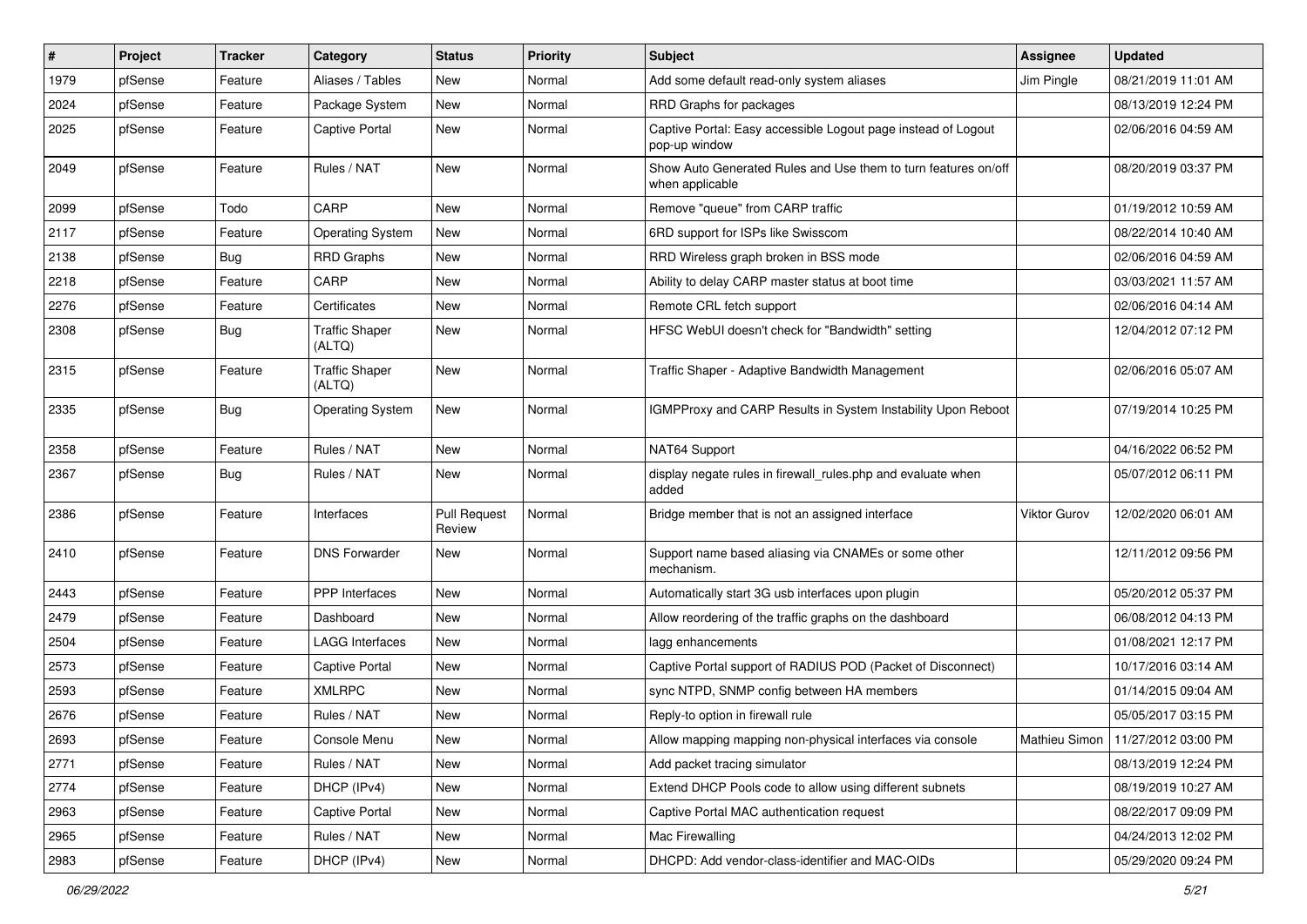| #    | Project             | <b>Tracker</b> | Category                                        | <b>Status</b> | <b>Priority</b> | <b>Subject</b>                                                                                 | <b>Assignee</b> | <b>Updated</b>      |
|------|---------------------|----------------|-------------------------------------------------|---------------|-----------------|------------------------------------------------------------------------------------------------|-----------------|---------------------|
| 3053 | pfSense             | Feature        | Captive Portal                                  | <b>New</b>    | Normal          | Automatically add DHCP static addresses to CP passthru-mac                                     |                 | 06/21/2013 11:54 AM |
| 3087 | pfSense             | Feature        | Web Interface                                   | <b>New</b>    | Normal          | Setup Wizard does not include IPv6 options for interfaces                                      |                 | 07/10/2013 06:19 PM |
| 3115 | pfSense             | Feature        | Multi-WAN                                       | New           | Normal          | Traffic shaping for multi WAN                                                                  |                 | 12/07/2015 02:20 PM |
| 3132 | pfSense             | <b>Bug</b>     | Gateway Monitoring                              | In Progress   | Normal          | Gateway events for IPv6 affect IPv4 services and vice versa                                    | Viktor Gurov    | 06/28/2022 12:01 PM |
| 3185 | pfSense             | Feature        | DHCP (IPv6)                                     | New           | Normal          | Accommodate a DHCPv6 failover-like mechanism                                                   |                 | 11/24/2017 10:44 AM |
| 3288 | pfSense             | Feature        | Rules / NAT                                     | New           | Normal          | Macros for Interface Networks on Outbound NAT rule Source<br>drop-down                         |                 | 08/21/2019 11:02 AM |
| 3312 | pfSense             | <b>Bug</b>     | <b>IPsec</b>                                    | <b>New</b>    | Normal          | Gateway on IPsec rules is not functional in pf                                                 |                 | 01/28/2020 10:09 PM |
| 3326 | pfSense             | Bug            | <b>PPP</b> Interfaces                           | <b>New</b>    | Normal          | IPv6 only PPPoE connection                                                                     |                 | 11/18/2013 09:37 AM |
| 3358 | pfSense             | <b>Bug</b>     | Package System                                  | New           | Normal          | new version of <include file=""> is not required during reinstall all</include>                |                 | 12/26/2014 12:13 PM |
| 3377 | pfSense             | Feature        | Captive Portal                                  | <b>New</b>    | Normal          | OAuth2 authentication in captive portal                                                        | Jim Thompson    | 10/19/2020 09:13 AM |
| 3382 | pfSense             | Bug            | <b>IGMP Proxy</b>                               | New           | Normal          | IGMPPROXY fails with more than 32 interfaces                                                   |                 | 07/12/2016 11:01 PM |
| 3387 | pfSense             | Feature        | Aliases / Tables                                | New           | Normal          | process_alias_urltable Frequency                                                               |                 | 08/21/2019 11:01 AM |
| 3404 | pfSense             | <b>Bug</b>     | DHCP (IPv4)                                     | <b>New</b>    | Normal          | DHCP Server Fails to Start on Interfaces that are Slow to Come<br><b>Online During Boot</b>    |                 | 02/11/2014 05:09 PM |
| 3424 | pfSense<br>Packages | Feature        | New Package<br>Request                          | <b>New</b>    | Normal          | <b>SCEP</b> server                                                                             |                 | 08/13/2019 10:02 AM |
| 3465 | pfSense             | Bug            | <b>Traffic Shaper</b><br>(ALTQ)                 | New           | Normal          | Editing Traffic Shaper queues causes status queues.php error                                   |                 | 02/19/2014 01:53 AM |
| 3534 | pfSense             | Feature        | DHCP (IPv4)                                     | New           | Normal          | DDNS using arbitrary zone primary                                                              |                 | 07/08/2014 11:40 AM |
| 3552 | pfSense             | Feature        | PPP Interfaces                                  | New           | Normal          | Allow configuring link keep-alive value in PPP                                                 |                 | 05/14/2014 10:26 AM |
| 3623 | pfSense             | Feature        | Package System                                  | New           | Normal          | Allow each package to choose if it is restarted on interface events                            |                 | 04/26/2014 01:00 PM |
| 3652 | pfSense             | Feature        | <b>OpenVPN</b>                                  | New           | Normal          | OpenVPN - Dynamic IPv6 Tunnel Network                                                          |                 | 03/20/2019 09:50 AM |
| 3696 | pfSense             | Feature        | Backup / Restore                                | New           | Normal          | Multiple items backup/restore                                                                  |                 | 06/06/2014 02:33 PM |
| 3697 | pfSense             | Feature        | Backup / Restore                                | New           | Normal          | New backup/restore area: Certificates                                                          |                 | 03/11/2017 11:30 AM |
| 3706 | pfSense             | <b>Bug</b>     | User Manager /<br>Privileges                    | New           | Normal          | Permission order affects default page on limited accounts, but<br>can't reorder                |                 | 02/06/2016 04:10 AM |
| 3718 | pfSense             | Feature        | <b>IPv6 Router</b><br>Advertisements<br>(RADVD) | New           | Normal          | radvd - enhancement proposal: ability to advertise routes and<br>some fixes - patches attached |                 | 03/22/2020 02:59 PM |
| 3771 | pfSense             | Bug            | DHCP (IPv4)                                     | <b>New</b>    | Normal          | Webinterface and dhcpdcrashes with 500+ static leases                                          |                 | 08/21/2019 09:26 AM |
| 3793 | pfSense             | Feature        | Rules / NAT                                     | New           | Normal          | Enable external authentication support for rules                                               |                 | 08/05/2014 01:09 PM |
| 3796 | pfSense             | <b>Bug</b>     | Diagnostics                                     | Confirmed     | Normal          | States summary fails and is very slow with large state tables                                  |                 | 12/11/2021 08:03 PM |
| 3824 | pfSense             | Bug            | <b>Traffic Shaper</b><br>(Limiters)             | Confirmed     | Normal          | Limiters on bridge break traffic outside locally-configured IP<br>subnets                      | Luiz Souza      | 11/03/2016 07:16 PM |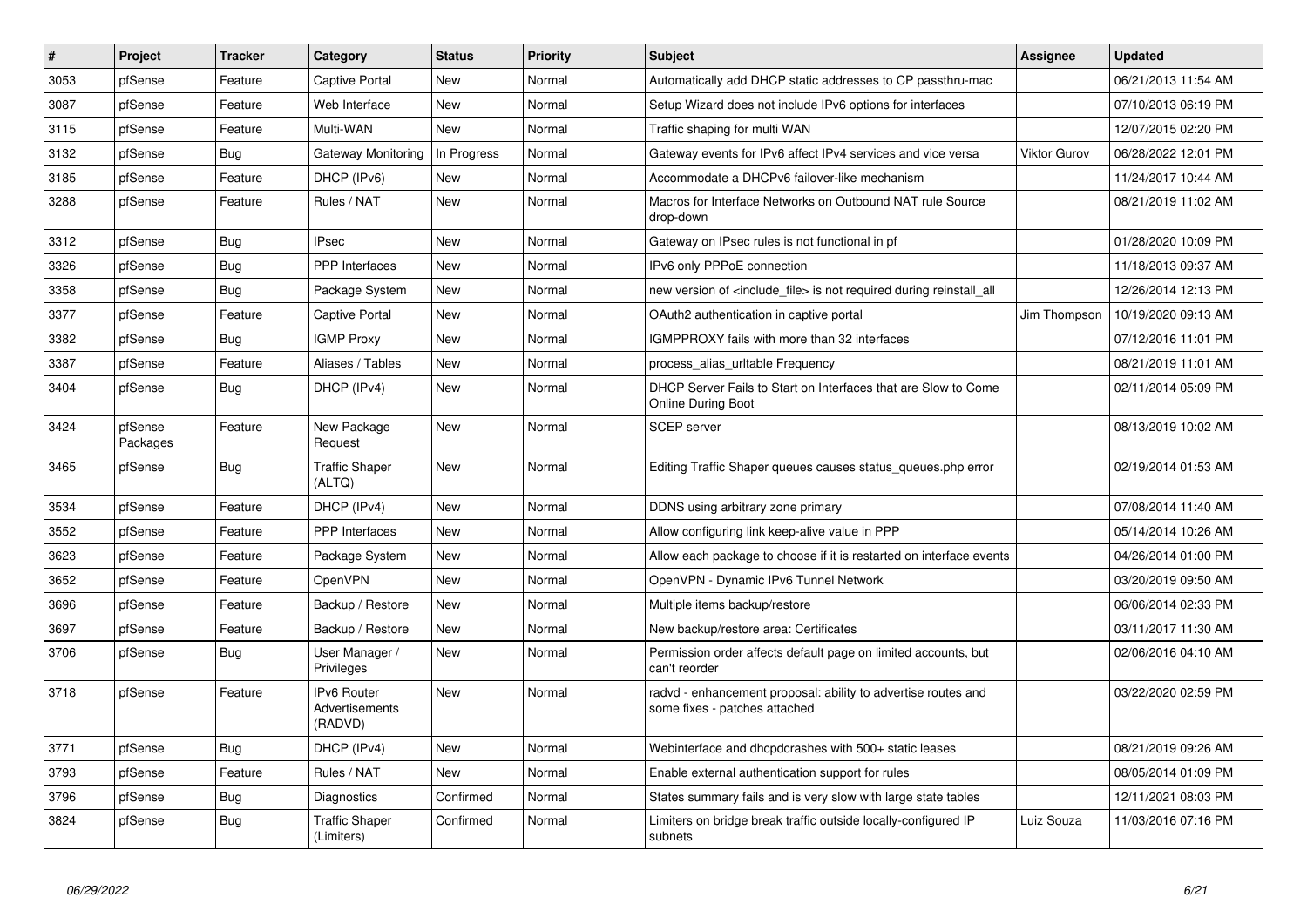| #    | Project             | <b>Tracker</b> | Category                                        | <b>Status</b> | <b>Priority</b> | Subject                                                                                             | <b>Assignee</b> | <b>Updated</b>      |
|------|---------------------|----------------|-------------------------------------------------|---------------|-----------------|-----------------------------------------------------------------------------------------------------|-----------------|---------------------|
| 3862 | pfSense             | Feature        | <b>IGMP Proxy</b>                               | New           | Normal          | Allow configuration of IGMP proxy's 'quickleave' parameter from<br>the web interface                |                 | 04/05/2016 03:24 AM |
| 3882 | pfSense             | Feature        | Web Interface                                   | New           | Normal          | Add OUI database to the base system, remove dependency on<br>nmap                                   |                 | 03/08/2018 06:44 PM |
| 3895 | pfSense             | Feature        | Configuration<br>Backend                        | New           | Normal          | Timeout for "Apply change"                                                                          |                 | 01/25/2021 08:07 AM |
| 3899 | pfSense             | Feature        | Web Interface                                   | New           | Normal          | Add feature to allow reordering of <package> items in config.xml</package>                          |                 | 09/27/2014 04:40 PM |
| 3962 | pfSense<br>Packages | Bug            | ladvd                                           | Confirmed     | Normal          | LADVD interface handling issues with lagg and bridge                                                |                 | 12/05/2016 01:59 PM |
| 4010 | pfSense             | Feature        | OpenVPN                                         | New           | Normal          | OpenVPN always loads engines available on openssl                                                   |                 | 07/08/2016 10:29 PM |
| 4061 | pfSense             | Bug            | DHCP (IPv4)                                     | Confirmed     | Normal          | dhcpd doesn't send client-hostname to peer, breaking DHCP<br>lease registrations w/HA               |                 | 02/24/2017 08:58 PM |
| 4088 | pfSense<br>Packages | Bug            | squidguard                                      | Feedback      | Normal          | Buggy squidgurd config file is created                                                              | Viktor Gurov    | 01/28/2021 10:01 AM |
| 4098 | pfSense             | Feature        | Authentication                                  | <b>New</b>    | Normal          | Add option to force a password change on login                                                      |                 | 08/21/2019 10:31 AM |
| 4128 | pfSense             | Feature        | <b>Notifications</b>                            | New           | Normal          | Email notification webgui configuration                                                             |                 | 11/18/2021 12:48 PM |
| 4154 | pfSense             | <b>Bug</b>     | User Manager /<br>Privileges                    | Confirmed     | Normal          | RADIUS authentication not working over IPv6                                                         |                 | 04/21/2022 12:39 PM |
| 4242 | pfSense             | Feature        | Authentication                                  | <b>New</b>    | Normal          | Two Factor or OTP Authentication for Admin Interface                                                |                 | 01/04/2022 12:07 PM |
| 4265 | pfSense             | Feature        | UPnP/NAT-PMP                                    | New           | Normal          | UPNP allow use of alias and schedule                                                                |                 | 08/20/2019 02:57 PM |
| 4292 | pfSense             | Feature        | <b>RRD Graphs</b>                               | New           | Normal          | Show 95th Percentile for IPv6 Traffic in RRD Graphs                                                 |                 | 01/25/2015 02:24 PM |
| 4345 | pfSense             | <b>Bug</b>     | <b>Operating System</b>                         | Confirmed     | Normal          | Traffic Shaping doesn't work with Xen netfront driver                                               |                 | 12/31/2021 05:30 PM |
| 4405 | pfSense             | Feature        | <b>Traffic Shaper</b><br>(ALTQ)                 | In Progress   | Normal          | Traffic shaping doesn't work when applied to a bridge interface                                     | Luiz Souza      | 02/09/2021 12:05 PM |
| 4406 | pfSense             | <b>Bug</b>     | <b>Operating System</b>                         | Confirmed     | Normal          | ALTQ problems with wireless cloned interfaces                                                       | Luiz Souza      | 11/19/2015 12:06 AM |
| 4428 | pfSense             | Bug            | Interfaces                                      | Confirmed     | Normal          | Setting media option on em(4) leads to infinite link cycling                                        |                 | 07/06/2016 12:45 AM |
| 4456 | pfSense             | Feature        | Diagnostics                                     | New           | Normal          | Packet capture additional filtering options                                                         |                 | 08/20/2019 03:30 PM |
| 4467 | pfSense             | <b>Bug</b>     | <b>Traffic Shaper</b><br>(ALTQ)                 | New           | Normal          | Traffic Graphs shows wrong throughput when traffic shaping<br>enabled                               |                 | 02/23/2015 05:31 PM |
| 4470 | pfSense             | Feature        | <b>IPv6 Router</b><br>Advertisements<br>(RADVD) | New           | Normal          | RA page in GUI                                                                                      |                 | 08/20/2019 12:20 PM |
| 4472 | pfSense             | Feature        | Build / Release                                 | New           | Normal          | Cryptographically sign every (sub-)release                                                          |                 | 08/13/2019 12:53 PM |
| 4474 | pfSense             | <b>Bug</b>     | Package System                                  | Confirmed     | Normal          | IP address change triggers reload of all packages                                                   |                 | 02/13/2017 07:21 AM |
| 4479 | pfSense             | <b>Bug</b>     | <b>Operating System</b>                         | New           | Normal          | Firewall rules won't match GRE interface after applying IPSEC<br>transport encryption on GRE tunnel | Luiz Souza      | 08/20/2021 08:46 AM |
| 4499 | pfSense             | Feature        | LAGG Interfaces                                 | New           | Normal          | pfSense LAGG interfaces; unable to set speed and duplex for<br>member interfaces.                   |                 | 08/21/2019 11:16 AM |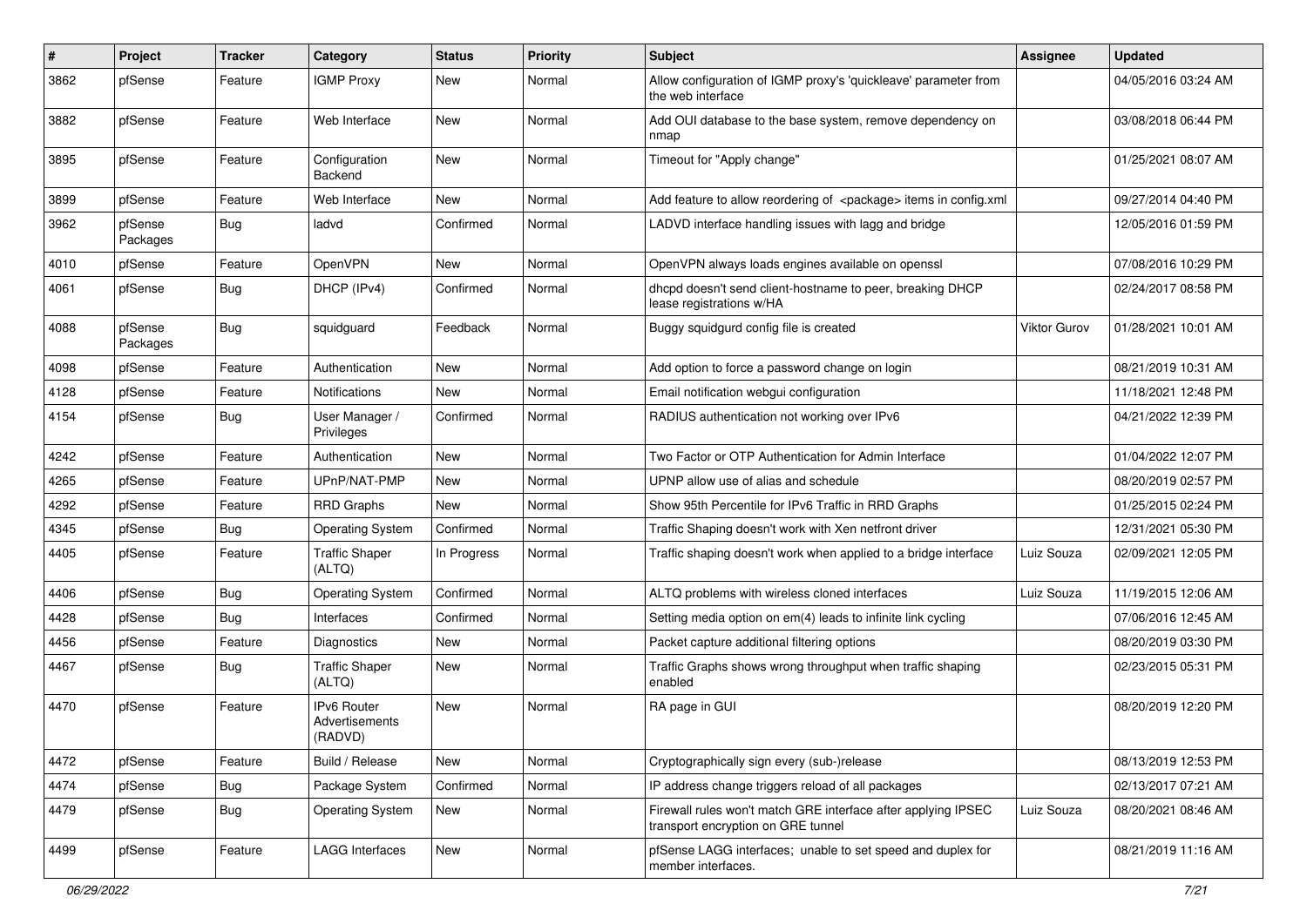| $\sharp$ | Project             | <b>Tracker</b> | Category                | <b>Status</b> | <b>Priority</b> | <b>Subject</b>                                                                                                  | <b>Assignee</b> | <b>Updated</b>      |
|----------|---------------------|----------------|-------------------------|---------------|-----------------|-----------------------------------------------------------------------------------------------------------------|-----------------|---------------------|
| 4500     | pfSense             | Bug            | UPnP/NAT-PMP            | Confirmed     | Normal          | Some miniupnp port mappings are not displayed in the Status<br>page                                             |                 | 04/25/2022 12:49 PM |
| 4501     | pfSense             | Feature        | Notifications           | New           | Normal          | Allow email report to send multiple destination                                                                 |                 | 02/06/2016 04:07 AM |
| 4503     | pfSense<br>Packages | Feature        | New Package<br>Request  | New           | Normal          | GNUGateKeeper H.323 Proxy Package                                                                               |                 | 08/27/2019 02:54 AM |
| 4506     | pfSense<br>Packages | Feature        | FreeRADIUS              | New           | Normal          | FreeRADIUS groups/hunt groups                                                                                   |                 | 03/10/2015 08:51 PM |
| 4591     | pfSense             | Feature        | <b>IPsec</b>            | <b>New</b>    | Normal          | IPSec Failover Support for IP Addresses instead of Dynamic DNS<br>/ Failover Group                              |                 | 09/04/2020 12:17 AM |
| 4604     | pfSense             | <b>Bug</b>     | <b>NTPD</b>             | New           | Normal          | NTP time server entries may or may not work, depending upon<br>interfaces selected when configuring NTP service |                 | 12/11/2021 07:59 PM |
| 4628     | pfSense             | Feature        | Web Interface           | <b>New</b>    | Normal          | Add GUI to manage loader tunables (e.g. loader.conf.local)                                                      |                 | 09/16/2015 04:28 PM |
| 4632     | pfSense             | Feature        | <b>Operating System</b> | New           | Normal          | Support for Multipath TCP (MPTCP)                                                                               | Jim Thompson    | 03/01/2022 05:39 AM |
| 4646     | pfSense             | Feature        | Dashboard               | New           | Normal          | Recover valuable vertical screen real estate in dashboard                                                       |                 | 04/20/2015 07:46 PM |
| 4680     | pfSense             | <b>Bug</b>     | <b>DHCP Relay</b>       | New           | Normal          | DHCP relay does not work with DHCP server on other end of<br>OpenVPN tunnel                                     |                 | 05/05/2015 06:55 PM |
| 4681     | pfSense             | Feature        | Backup / Restore        | <b>New</b>    | Normal          | AutoConfigBackup make a way to easily download a saved<br>backup                                                |                 | 08/16/2019 12:46 PM |
| 4688     | pfSense             | Feature        | <b>IPsec</b>            | New           | Normal          | Missing TFC Traffic Flow Confidentiality support                                                                |                 | 11/15/2021 12:27 PM |
| 4707     | pfSense             | Feature        | Rules / NAT             | New           | Normal          | Can't override block port 0 rules in filter.inc                                                                 |                 | 08/13/2019 12:53 PM |
| 4740     | pfSense             | <b>Bug</b>     | Wireless                | New           | Normal          | Intel wireless kernel panic in infrastructure mode with WPA                                                     |                 | 11/13/2020 08:38 AM |
| 4776     | pfSense             | Feature        | Wireless                | New           | Normal          | Add 802.1x dynamic vlan support                                                                                 |                 | 10/02/2020 07:42 AM |
| 4796     | pfSense             | Feature        | Routing                 | New           | Normal          | Support Multiple FIBs in pfSense                                                                                | Luiz Souza      | 09/22/2017 12:12 AM |
| 4798     | pfSense             | Feature        | <b>DNS Resolver</b>     | New           | Normal          | Make host and domain overrides available to both DNS Resolver<br>and DNS Forwarder                              |                 | 06/29/2015 02:14 AM |
| 4899     | pfSense             | Feature        | DHCP (IPv4)             | New           | Normal          | Additional BOOTP/DHCP Options should allow a force option                                                       |                 | 01/02/2018 02:24 PM |
| 4928     | pfSense<br>Packages | Feature        | squidguard              | New           | Normal          | Surftool - New Package to turn squidguard groups(/acls) on or off                                               |                 | 08/13/2019 09:57 AM |
| 4989     | pfSense             | Feature        | <b>IPsec</b>            | <b>New</b>    | Normal          | Allow all valid strongswan remote gateway options in gui                                                        |                 | 08/20/2015 02:57 PM |
| 4997     | pfSense             | Feature        | Rules / NAT             | New           | Normal          | Add setting option to choose default log action for new firewall<br>rules                                       |                 | 08/20/2019 03:29 PM |
| 5074     | pfSense             | Feature        | Upgrade                 | New           | Normal          | Standard release notes URLs to facilitate GUI viewing before<br>upgrade                                         |                 | 04/21/2022 12:39 PM |
| 5075     | pfSense             | Bug            | Rules / NAT             | Confirmed     | Normal          | pf errors that don't return a line number on first line don't file<br>notice                                    |                 | 09/01/2015 06:42 PM |
| 5080     | pfSense             | Feature        | DHCP (IPv4)             | New           | Normal          | Settings tab under Services>DHCP Server                                                                         |                 | 08/13/2019 12:53 PM |
| 5174     | pfSense<br>Packages | Feature        | <b>NRPE</b>             | New           | Normal          | nrpe: check sensors doesnt work, missing Imsensors                                                              |                 | 11/15/2015 12:49 AM |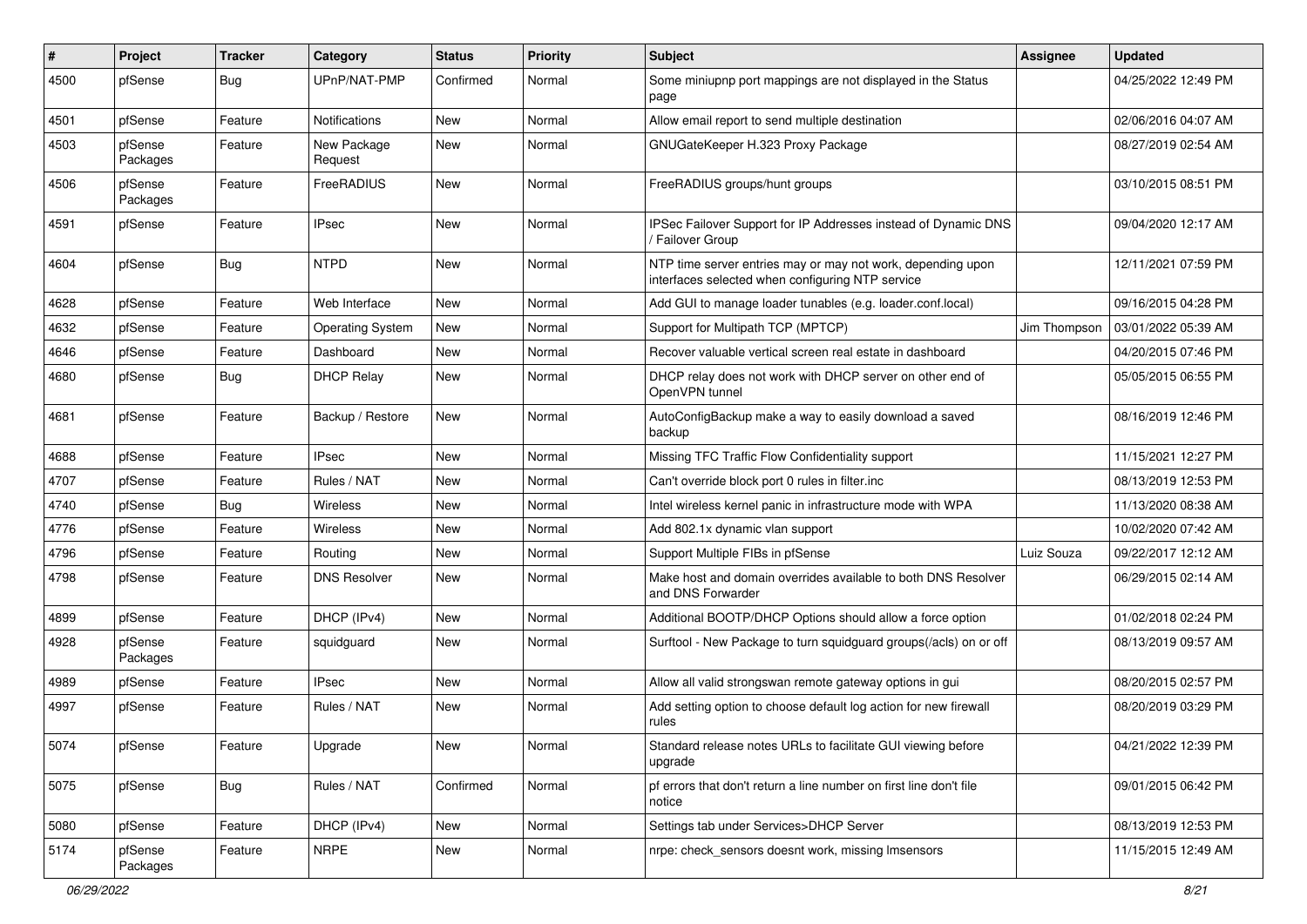| $\sharp$ | Project             | <b>Tracker</b> | Category                        | <b>Status</b> | <b>Priority</b> | <b>Subject</b>                                                                             | <b>Assignee</b>      | <b>Updated</b>      |
|----------|---------------------|----------------|---------------------------------|---------------|-----------------|--------------------------------------------------------------------------------------------|----------------------|---------------------|
| 5253     | pfSense             | Bug            | PPP Interfaces                  | New           | Normal          | 3gstats.php 100% CPU                                                                       |                      | 01/08/2022 05:02 PM |
| 5306     | pfSense             | <b>Bug</b>     | Package System                  | New           | Normal          | textarea fields should have linebreaks sanitized automatically on<br>save                  |                      | 03/03/2017 04:15 AM |
| 5331     | pfSense             | Feature        | <b>IPsec</b>                    | New           | Normal          | IPSec table for tuning strongswan.conf                                                     |                      | 05/05/2021 12:10 AM |
| 5360     | pfSense             | Feature        | UPnP/NAT-PMP                    | New           | Normal          | Add possibility to configure independent "UPnP & NAT-PMP"<br>instances                     |                      | 10/31/2015 04:25 AM |
| 5367     | pfSense             | Bug            | Web Interface                   | New           | Normal          | Safari repeatedly tries to reload dashboard                                                | <b>Jared Dillard</b> | 08/22/2016 11:08 AM |
| 5445     | pfSense             | Todo           | Web Interface                   | New           | Normal          | Improve banner for "background activity"                                                   |                      | 02/06/2016 04:43 AM |
| 5474     | pfSense             | Feature        | Interfaces                      | New           | Normal          | Add 802.1x configuration to wired interfaces.                                              |                      | 03/16/2016 04:32 PM |
| 5510     | pfSense             | Feature        | Package System                  | New           | Normal          | Need a simple way to enable/disable package-installed services                             |                      | 04/21/2022 12:39 PM |
| 5525     | pfSense             | Feature        | <b>OpenVPN</b>                  | <b>New</b>    | Normal          | Add static routes for OpenVPN client remote peer addresses<br>when using non-default WANs  |                      | 11/25/2015 08:44 AM |
| 5556     | pfSense             | Feature        | Diagnostics                     | New           | Normal          | No error when downloading non-existing file on<br>Diagnostics/Execute                      |                      | 08/20/2019 03:43 PM |
| 5616     | pfSense             | Feature        | Wireless                        | <b>New</b>    | Normal          | <b>Incorrect Wireless Channel</b>                                                          | Jim Thompson         | 10/09/2016 03:33 PM |
| 5619     | pfSense             | Feature        | Operating System                | <b>New</b>    | Normal          | Curl with ARES support                                                                     |                      | 08/13/2019 02:56 PM |
| 5629     | pfSense             | Bug            | IPsec                           | <b>New</b>    | Normal          | Allow for IPsec configuration using certs without a CA                                     |                      | 12/31/2021 05:21 PM |
| 5646     | pfSense<br>Packages | Feature        | Squid                           | <b>New</b>    | Normal          | Squid3 package Authentication Method: Kerberos/AD                                          |                      | 02/18/2019 05:34 PM |
| 5652     | pfSense             | Bug            | Authentication                  | New           | Normal          | Radius IETF Class Group Assignment - Incorrect Standard                                    |                      | 08/13/2019 01:39 PM |
| 5751     | pfSense<br>Packages | Bug            | squidguard                      | New           | Normal          | SquidGuard target categories not saved when long "Domain List"<br>is provided              |                      | 01/10/2016 08:55 AM |
| 5786     | pfSense             | Bug            | Web Interface                   | New           | Normal          | Check WebConfigurator port for conflicts                                                   |                      | 04/21/2022 12:39 PM |
| 5791     | pfSense             | Bug            | Rules / NAT                     | Confirmed     | Normal          | tftp-proxy functionality is easilly broken by unrelated rules                              |                      | 07/10/2016 12:24 AM |
| 5813     | pfSense             | Feature        | <b>Traffic Shaper</b><br>(ALTQ) | <b>New</b>    | Normal          | Replacement of layer7 filter                                                               |                      | 02/18/2017 05:08 PM |
| 5825     | pfSense             | Feature        | Authentication                  | New           | Normal          | Allow EAP-RADIUS for authentication servers                                                |                      | 08/21/2019 10:32 AM |
| 5849     | pfSense             | <b>Bug</b>     | CARP                            | New           | Normal          | Routing fail on CARP IPsec                                                                 |                      | 12/18/2021 04:41 PM |
| 5850     | pfSense             | Feature        | User Manager /<br>Privileges    | New           | Normal          | Limit "WebCfg - System: User Manager page" privilege to<br>non-admins and non-admin groups |                      | 02/19/2017 10:04 AM |
| 5887     | pfSense             | Bug            | Interfaces                      | Confirmed     | Normal          | hardware_offloading_applyflags sets/unsets most values when<br>already set correctly       |                      | 07/06/2016 03:31 PM |
| 5902     | pfSense             | Todo           | Configuration<br>Backend        | New           | Normal          | Use a common place for default values                                                      |                      | 08/13/2019 12:53 PM |
| 5922     | pfSense             | Feature        | <b>SNMP</b>                     | <b>New</b>    | Normal          | SNMP - enable SNMP v3 functionality                                                        | <b>Viktor Gurov</b>  | 03/02/2022 02:40 PM |
| 5950     | pfSense             | Feature        | DHCP (IPv6)                     | New           | Normal          | DHCPv6 Server support for PD of PD-obtained networks                                       |                      | 03/04/2016 03:04 AM |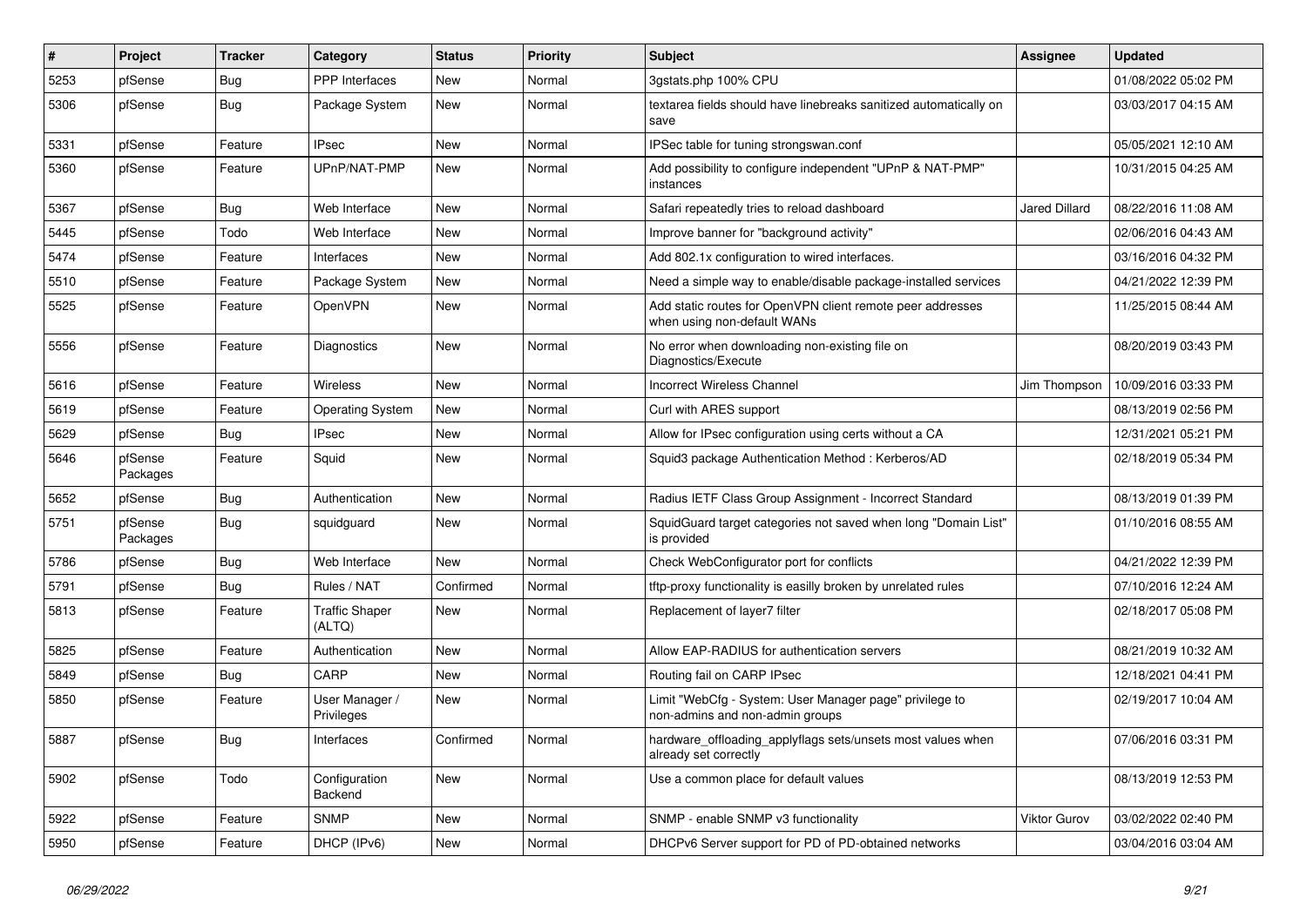| ∦    | Project             | <b>Tracker</b> | Category                            | <b>Status</b> | <b>Priority</b> | <b>Subject</b>                                                                                             | Assignee               | <b>Updated</b>      |
|------|---------------------|----------------|-------------------------------------|---------------|-----------------|------------------------------------------------------------------------------------------------------------|------------------------|---------------------|
| 6022 | pfSense<br>Packages | Feature        | New Package<br>Request              | New           | Normal          | Consider MLVPN for bonded VPN                                                                              |                        | 01/30/2021 05:24 PM |
| 6029 | pfSense             | Bug            | <b>XML Parser</b>                   | New           | Normal          | Unhelpful error messages in xmlparse*.inc and generally                                                    |                        | 08/13/2019 12:52 PM |
| 6038 | pfSense             | Feature        | Interfaces                          | New           | Normal          | Add ability to configure which interface is chosen for defining<br>hostname IP in /etc/hosts               |                        | 07/07/2017 09:56 AM |
| 6051 | pfSense             | Bug            | DHCP (IPv6)                         | New           | Normal          | DHCPv6 Client Failure for additional WAN Address causes<br>2-seconds-service-restart-loop                  |                        | 12/03/2020 01:08 AM |
| 6083 | pfSense<br>Packages | Bug            | Squid                               | <b>New</b>    | Normal          | Sugid Realtime Monitor / Squid Cache Table not diplaying<br>correctly                                      |                        | 12/06/2016 07:25 AM |
| 6103 | pfSense             | Feature        | <b>DNS Resolver</b>                 | New           | Normal          | DNS Resolver Outgoing Interfaces should be able to use<br>Gateway Groups                                   |                        | 10/21/2019 08:02 AM |
| 6167 | pfSense             | <b>Bug</b>     | <b>IPsec</b>                        | Confirmed     | Normal          | IPsec IPComp not working                                                                                   | George<br>Neville-Neil | 09/22/2020 06:07 PM |
| 6176 | pfSense<br>Packages | Feature        | OpenVPN Client<br>Export            | New           | Normal          | Privilege for OpenVPN Client Export                                                                        |                        | 10/05/2020 07:33 AM |
| 6186 | pfSense             | Bug            | Services                            | <b>New</b>    | Normal          | race conditions in service startup                                                                         |                        | 04/21/2022 12:39 PM |
| 6207 | pfSense             | Feature        | Rules / NAT                         | New           | Normal          | Please, add "THIS IF broadcast" Macro for use in firewall rules                                            |                        | 08/21/2019 11:01 AM |
| 6213 | pfSense             | Feature        | <b>IPsec</b>                        | New           | Normal          | IPSEC: IPV4/IPV6 dual-interface-stack support for Mobile IKE                                               |                        | 04/20/2016 07:48 AM |
| 6215 | pfSense             | Feature        | Web Interface                       | New           | Normal          | Create consistent UI for admin access security                                                             |                        | 04/20/2016 03:05 PM |
| 6220 | pfSense             | Bug            | <b>Operating System</b>             | Confirmed     | Normal          | state mismatch with host-initiated traffic matching binat to IP not<br>locally assigned                    | Luiz Souza             | 06/08/2016 09:23 AM |
| 6228 | pfSense             | Feature        | <b>Operating System</b>             | New           | Normal          | Please provide a means for IGMPv3 and MLDv2 support                                                        |                        | 05/20/2020 03:21 PM |
| 6283 | pfSense             | Feature        | DHCP (IPv6)                         | New           | Normal          | Register DHCPv6 leases with DNS resolver                                                                   |                        | 08/21/2019 10:48 AM |
| 6289 | pfSense             | <b>Bug</b>     | Interfaces                          | <b>New</b>    | Normal          | IPv6 address not given to track6 interfaces on create                                                      |                        | 12/30/2021 04:17 AM |
| 6295 | pfSense             | <b>Bug</b>     | <b>Traffic Shaper</b><br>(Limiters) | New           | Normal          | Crash upon applying CODELQ to untagged parent interface when   Luiz Souza<br>also applied to daughter VLAN |                        | 08/20/2019 02:44 PM |
| 6321 | pfSense             | Bug            | L <sub>2</sub> TP                   | New           | Normal          | Problem with connecting l2tp over ipsec from android and<br>windows                                        |                        | 11/13/2020 11:01 AM |
| 6332 | pfSense             | Todo           | Web Interface                       | New           | Normal          | Upgrade encryption options to cover current range of<br>recommendations                                    |                        | 08/13/2019 02:34 PM |
| 6333 | pfSense             | <b>Bug</b>     | Gateway Monitoring                  | Confirmed     | Normal          | Bootup starts/restarts dpinger multiple times                                                              | Luiz Souza             | 11/16/2020 01:11 PM |
| 6362 | pfSense             | i Bug          | DHCP (IPv4)                         | Confirmed     | Normal          | DHCP Client ID not used                                                                                    |                        | 07/09/2021 06:30 AM |
| 6370 | pfSense             | <b>Bug</b>     | <b>IPsec</b>                        | Confirmed     | Normal          | IPSEC bound to WAN gateway group and Dynamic DNS doesn't<br>to fail back tunnel to WAN on DDNS update      |                        | 08/31/2021 07:38 AM |
| 6398 | pfSense             | <b>Bug</b>     | Configuration<br>Backend            | New           | Normal          | If config cannot be loaded due to corruption or bug, it isn't<br>handled gracefully (just stops)           |                        | 08/13/2019 01:23 PM |
| 6412 | pfSense             | Feature        | <b>Operating System</b>             | New           | Normal          | Add includedir directive for /var/etc/xinet.d to xinetd configuration                                      |                        | 08/13/2019 01:23 PM |
| 6457 | pfSense             | Feature        | Installer                           | New           | Normal          | Allow ability to configure AWS EC2 AMI via userdata                                                        |                        | 09/21/2020 02:54 PM |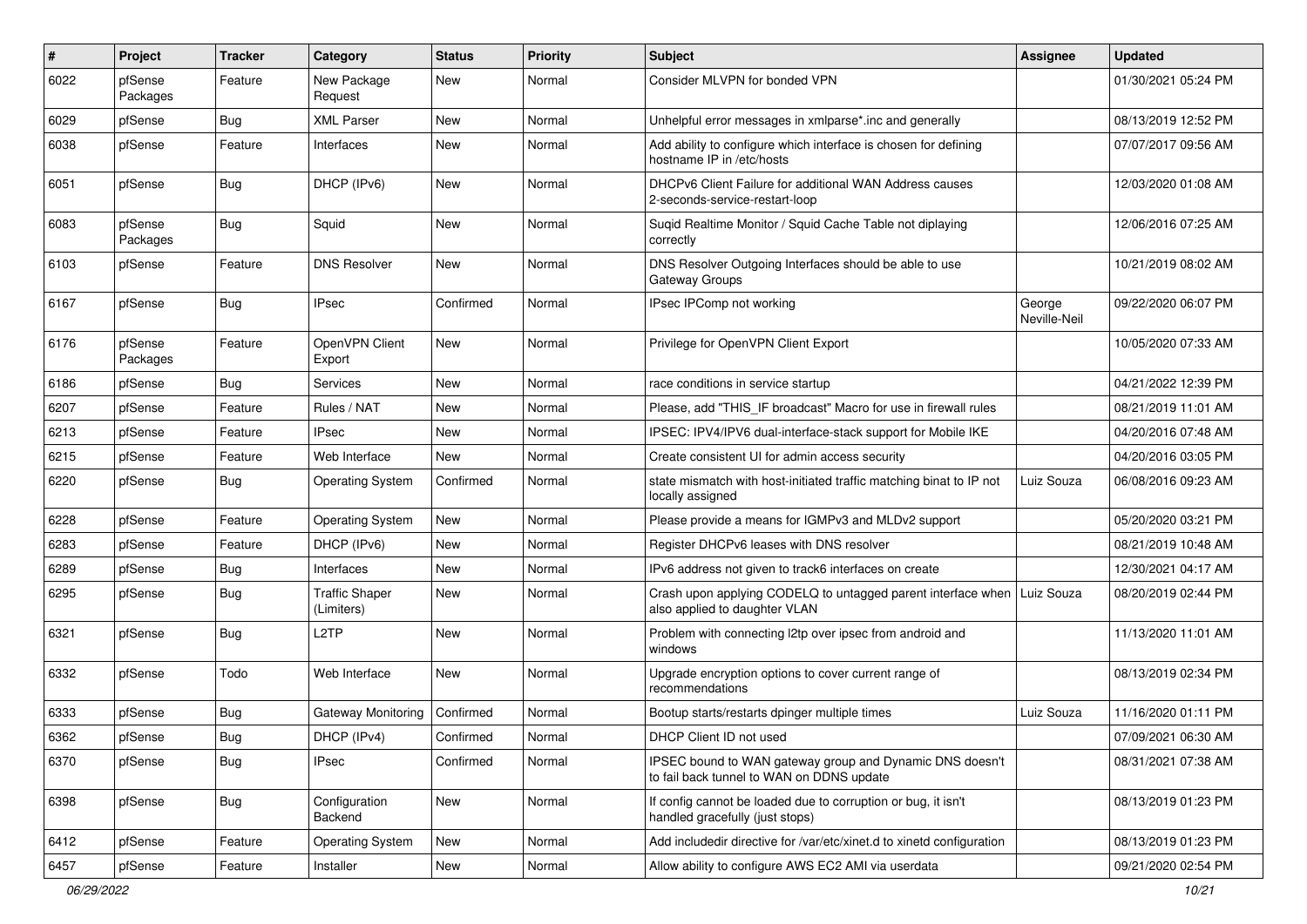| #    | Project             | <b>Tracker</b> | Category                                        | <b>Status</b> | <b>Priority</b> | <b>Subject</b>                                                                                | Assignee              | <b>Updated</b>      |
|------|---------------------|----------------|-------------------------------------------------|---------------|-----------------|-----------------------------------------------------------------------------------------------|-----------------------|---------------------|
| 6469 | pfSense             | Feature        | Console Menu                                    | New           | Normal          | Improve help + self documentation in console PHP shell                                        |                       | 08/13/2019 01:23 PM |
| 6470 | pfSense<br>Packages | Feature        | New Package<br>Request                          | New           | Normal          | CloudFlare Integration Module                                                                 |                       | 08/13/2019 01:23 PM |
| 6471 | pfSense<br>Packages | <b>Bug</b>     | squidguard                                      | New           | Normal          | pfsense 2.3.1 squidguard -> common ACL -> Target Rules List<br>missing                        |                       | 06/08/2016 06:22 PM |
| 6481 | pfSense             | Bug            | <b>IPsec</b>                                    | <b>New</b>    | Normal          | loading EAP RADIUS method failed                                                              |                       | 03/24/2020 04:25 PM |
| 6493 | pfSense             | <b>Bug</b>     | Web Interface                                   | Confirmed     | Normal          | Dynamic DNS clients slow page load                                                            |                       | 06/17/2016 03:43 AM |
| 6500 | pfSense             | Feature        | Package System                                  | New           | Normal          | Should be a way to determine which packages are available<br>without having to update/install |                       | 06/17/2016 05:34 PM |
| 6501 | pfSense             | Todo           | Web Interface                                   | <b>New</b>    | Normal          | Tightening up subnet expansion                                                                |                       | 08/13/2019 01:23 PM |
| 6517 | pfSense             | <b>Bug</b>     | <b>IPsec</b>                                    | Confirmed     | Normal          | Adding mobile IPsec phase 2 entries requires restart of<br>strongswan                         |                       | 06/21/2016 11:04 PM |
| 6521 | pfSense<br>Packages | <b>Bug</b>     | squidguard                                      | New           | Normal          | pfsense 2.3.1 squidguard -> Groups ACL -> Target Rules List<br>missing                        |                       | 06/25/2016 10:49 PM |
| 6539 | pfSense             | Feature        | Rules / NAT                                     | New           | Normal          | ICMPv6 filtering requires multiple rules - no range support                                   |                       | 08/13/2019 01:23 PM |
| 6541 | pfSense             | <b>Bug</b>     | <b>IPv6 Router</b><br>Advertisements<br>(RADVD) | <b>New</b>    | Normal          | IPv6 RAs always include on-link prefix; clients may not use<br>DHCPv6 managed addresses       |                       | 08/13/2019 03:23 PM |
| 6554 | pfSense             | Feature        | <b>NTPD</b>                                     | <b>New</b>    | Normal          | Reintroduce NTP mode7 for IEEE 1588 PTPd interop                                              |                       | 08/13/2019 01:40 PM |
| 6555 | pfSense<br>Packages | Feature        | New Package<br>Request                          | New           | Normal          | Support IEEE 1588                                                                             |                       | 08/13/2019 01:40 PM |
| 6569 | pfSense             | Feature        | <b>NTPD</b>                                     | <b>New</b>    | Normal          | Support Rockwell ZODIAC binary protocol (Jupiter receiver) for<br>high precision              | Jim Pingle            | 07/18/2016 11:45 AM |
| 6574 | pfSense             | Feature        | Hardware / Drivers                              | New           | Normal          | Support USB RNDIS network interfaces                                                          |                       | 08/20/2019 08:46 AM |
| 6580 | pfSense             | <b>Bug</b>     | <b>Operating System</b>                         | Confirmed     | Normal          | Bridge with down member interface sends ICMP unreachables<br>where it shouldn't               |                       | 07/05/2016 05:40 PM |
| 6602 | pfSense             | Feature        | User Manager /<br>Privileges                    | <b>New</b>    | Normal          | Config writes denied via "deny config write" permission should<br>notify as such              |                       | 08/20/2019 03:43 PM |
| 6604 | pfSense             | Feature        | <b>NTPD</b>                                     | New           | Normal          | Allow NTP server list to be overridden by DHCP/PPP                                            |                       | 08/13/2019 01:39 PM |
| 6605 | pfSense             | Bug            | Interfaces                                      | Confirmed     | Normal          | rc.linkup logic issues with actions taken                                                     |                       | 07/12/2016 07:46 PM |
| 6614 | pfSense             | <b>Bug</b>     | Web Interface                                   | Confirmed     | Normal          | Dashboard high CPU usage                                                                      |                       | 07/14/2016 03:04 PM |
| 6615 | pfSense             | Feature        | DHCP (IPv4)                                     | New           | Normal          | new DHCP server option                                                                        |                       | 08/13/2019 01:39 PM |
| 6624 | pfSense             | Bug            | IPsec                                           | Confirmed     | Normal          | changes in IPsec config should down the connection                                            | Jim Pingle            | 08/02/2021 12:08 PM |
| 6627 | pfSense             | Bug            | Rules / NAT                                     | New           | Normal          | floating tab match rules ignore quick action so should be removed                             |                       | 07/18/2016 02:15 PM |
| 6651 | pfSense<br>Packages | Feature        | <b>FRR</b>                                      | Feedback      | Normal          | Loopback interfaces                                                                           | Christian<br>McDonald | 12/25/2021 02:42 PM |
| 6668 | pfSense             | <b>Bug</b>     | <b>IPsec</b>                                    | Feedback      | Normal          | IPSec tunnel + L2TP/IPSec VPN - wrong PSK chosen by pfSense                                   |                       | 09/21/2019 02:07 AM |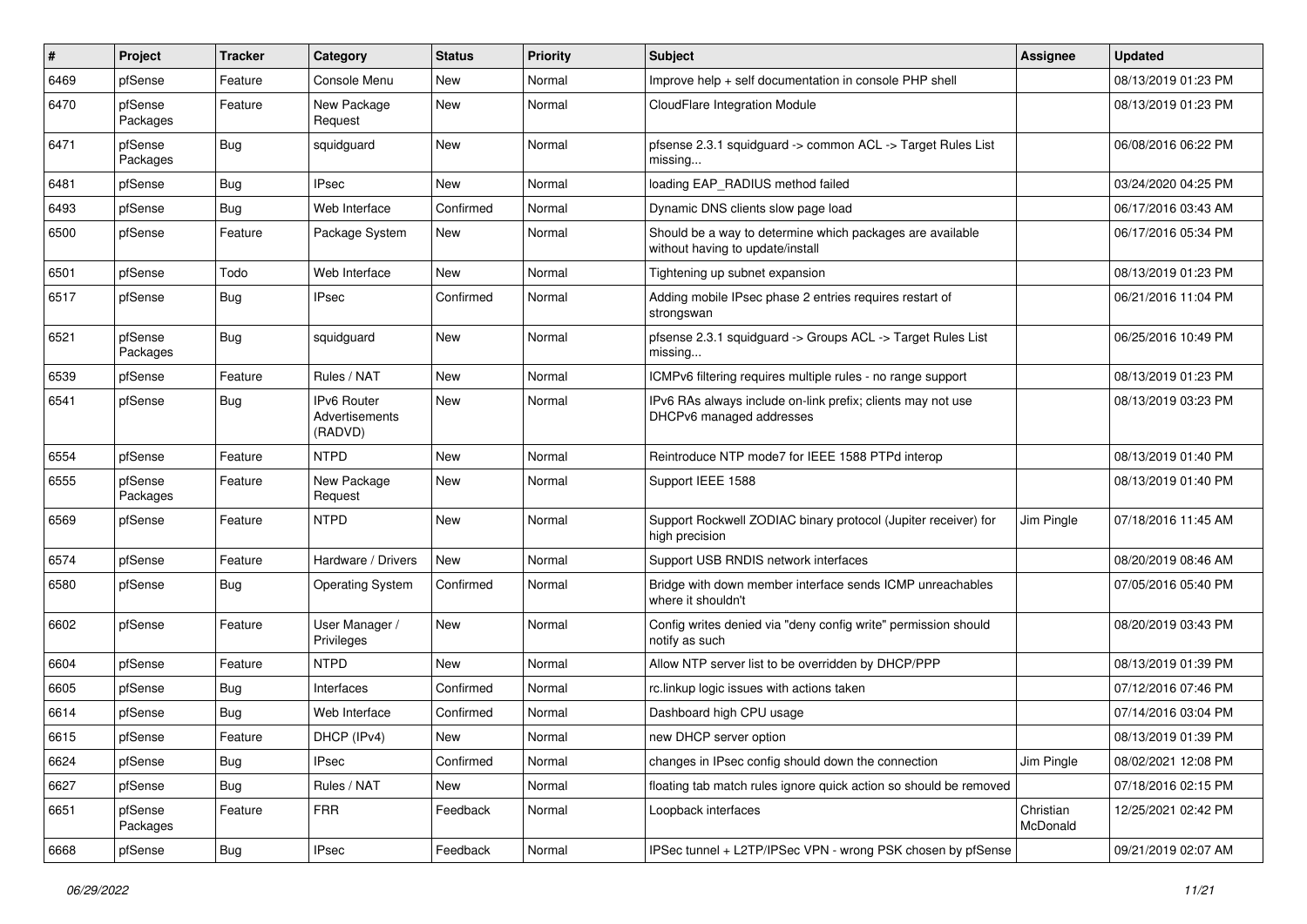| ∦    | Project             | <b>Tracker</b> | Category                                        | <b>Status</b> | <b>Priority</b> | <b>Subject</b>                                                                                                                                         | <b>Assignee</b> | <b>Updated</b>      |
|------|---------------------|----------------|-------------------------------------------------|---------------|-----------------|--------------------------------------------------------------------------------------------------------------------------------------------------------|-----------------|---------------------|
| 6691 | pfSense             | <b>Bug</b>     | DHCP (IPv6)                                     | New           | Normal          | dhcp6c quits after only two tries if no response was received                                                                                          |                 | 12/07/2020 04:25 PM |
| 6738 | pfSense             | Feature        | Web Interface                                   | New           | Normal          | GUI Action Buttons replicated to the top of the List                                                                                                   |                 | 07/10/2021 01:04 PM |
| 6742 | pfSense             | Feature        | Authentication                                  | New           | Normal          | OAuth2 authentication for OpenVPN (and for FreeRadius)                                                                                                 | Jim Thompson    | 10/19/2020 09:19 AM |
| 6776 | pfSense             | Feature        | Rules / NAT                                     | New           | Normal          | Allow disabling of "filter rule association" by default                                                                                                |                 | 08/17/2021 10:56 AM |
| 6784 | pfSense<br>Packages | <b>Bug</b>     | haproxy                                         | New           | Normal          | HAProxy version .48 will not use URL Table Alias for front end<br>listener                                                                             |                 | 02/18/2019 05:32 PM |
| 6789 | pfSense<br>Packages | Feature        | Squid                                           | New           | Normal          | disgest_ldap_auth                                                                                                                                      |                 | 08/13/2019 09:57 AM |
| 6796 | pfSense             | Feature        | Interfaces                                      | New           | Normal          | Allow hostnames as GRE and GIF endpoints                                                                                                               |                 | 08/13/2019 02:35 PM |
| 6799 | pfSense             | <b>Bug</b>     | Rules / NAT                                     | New           | Normal          | Using NOT (!) with interface subnet macros results unexpected<br>traffic passing when multiple subnets are included in the macro<br>(i.e. VIP subnets) |                 | 02/07/2022 02:18 PM |
| 6803 | pfSense             | <b>Bug</b>     | Web Interface                                   | New           | Normal          | CSRF timeout occurs when it (probably) shouldn't                                                                                                       |                 | 11/03/2016 09:43 PM |
| 6816 | pfSense             | Feature        | IPv6 Router<br><b>Advertisements</b><br>(RADVD) | New           | Normal          | Status and/or Diagnostics page for radvd                                                                                                               |                 | 08/13/2019 02:35 PM |
| 6823 | pfSense             | Bug            | Interfaces                                      | New           | Normal          | No connectivity after changing link state to UP                                                                                                        |                 | 04/21/2022 12:39 PM |
| 6831 | pfSense<br>Packages | Feature        | Snort                                           | New           | Normal          | Snort does not support aliases containing FQDN                                                                                                         |                 | 07/11/2020 12:51 PM |
| 6845 | pfSense             | Feature        | Interfaces                                      | New           | Normal          | DHCP / DHCPv6 WAN client status page                                                                                                                   |                 | 08/19/2019 12:37 PM |
| 6861 | pfSense<br>Packages | <b>Bug</b>     | haproxy                                         | New           | Normal          | Ha-Proxy duplicated backend used in place of original backend                                                                                          |                 | 02/18/2019 05:30 PM |
| 6917 | pfSense             | Feature        | Upgrade                                         | New           | Normal          | Add ability to choose from what IP/IFACE you search for updates                                                                                        |                 | 11/11/2016 09:51 AM |
| 6926 | pfSense             | <b>Bug</b>     | UPnP/NAT-PMP                                    | New           | Normal          | Miniupnp advertising expired IPv6 address                                                                                                              |                 | 01/15/2022 08:29 PM |
| 6956 | pfSense             | Feature        | Captive Portal                                  | New           | Normal          | Allow more control over concurrent logins                                                                                                              |                 | 11/23/2016 12:01 PM |
| 6960 | pfSense             | Feature        | DHCP (IPv4)                                     | New           | Normal          | Consider replacing ISC DHCP server with KEA DHCP                                                                                                       |                 | 09/24/2020 01:59 PM |
| 6964 | pfSense<br>Packages | <b>Bug</b>     | Suricata                                        | Feedback      | Normal          | Host OS Policy Assignment broken when using "Import" or<br>"Aliases" buttons                                                                           | Viktor Gurov    | 08/20/2021 07:52 AM |
| 6977 | pfSense             | <b>Bug</b>     | Interfaces                                      | New           | Normal          | VLAN traffic is erroneously counted as underlying iface<br>(untagged) traffic                                                                          |                 | 08/13/2019 02:56 PM |
| 6993 | pfSense             | <b>Bug</b>     | OpenVPN                                         | New           | Normal          | OpenVPN status error during CARP state transition                                                                                                      | James Webb      | 12/31/2021 05:44 PM |
| 7000 | pfSense<br>Packages | Feature        | ntop                                            | New           | Normal          | ntopng historical data needs to be reworked                                                                                                            |                 | 01/14/2017 09:20 AM |
| 7039 | pfSense<br>Packages | Bug            | haproxy                                         | Feedback      | Normal          | HAProxy backend configuration does not handle intermediate<br>CAs properly                                                                             |                 | 04/21/2022 12:40 PM |
| 7040 | pfSense             | <b>Bug</b>     | Interfaces                                      | New           | Normal          | Issue when disabling an interface                                                                                                                      |                 | 12/26/2016 02:56 AM |
| 7082 | pfSense             | Bug            | Package System                                  | New           | Normal          | pkg_edit.php - impossible to use default_value with rowhelperfield                                                                                     |                 | 08/21/2019 09:15 AM |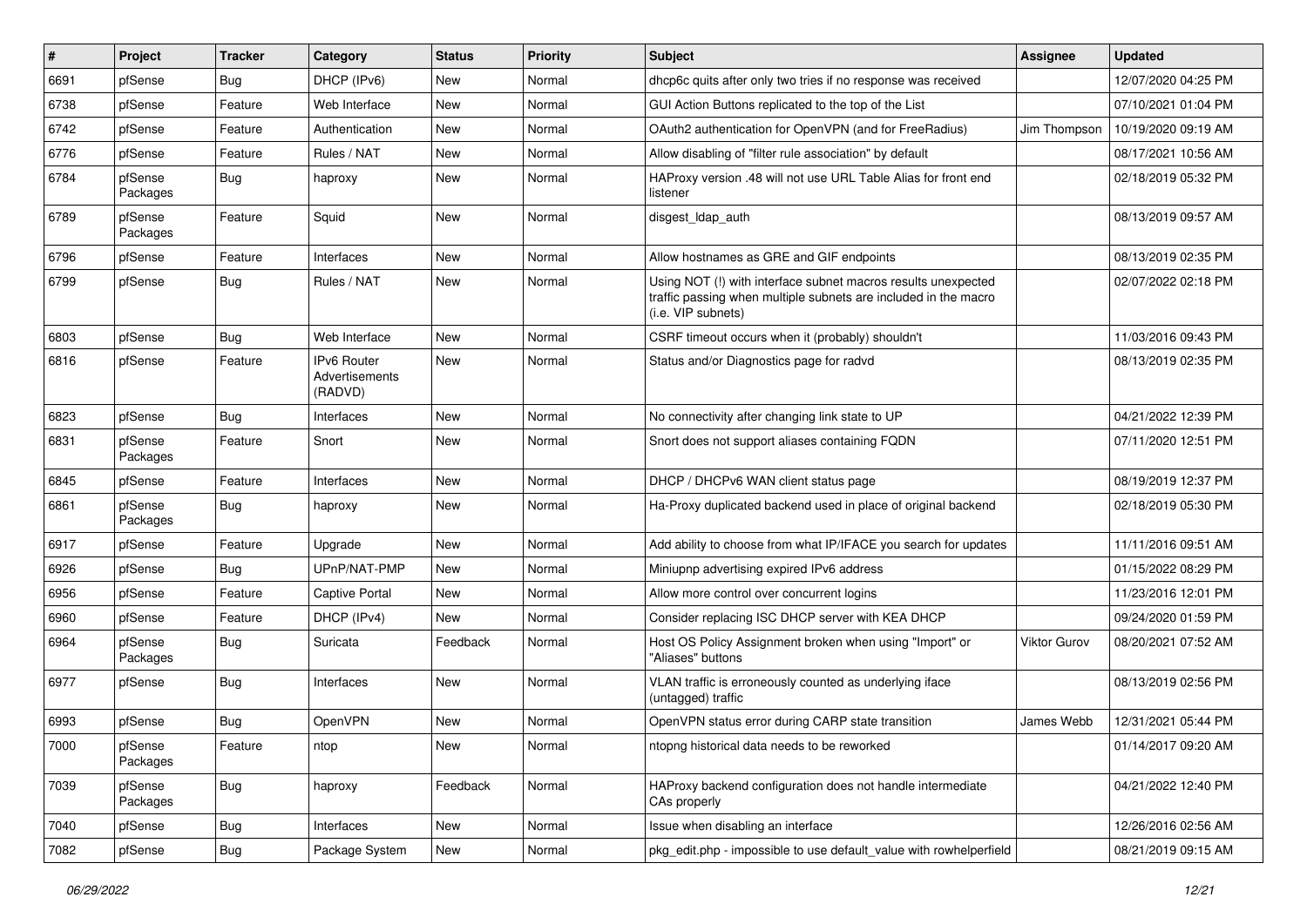| $\#$ | Project             | <b>Tracker</b> | Category                                        | <b>Status</b> | <b>Priority</b> | <b>Subject</b>                                                                                                                   | Assignee             | <b>Updated</b>      |
|------|---------------------|----------------|-------------------------------------------------|---------------|-----------------|----------------------------------------------------------------------------------------------------------------------------------|----------------------|---------------------|
| 7085 | pfSense             | Feature        | Rules / NAT                                     | <b>New</b>    | Normal          | Edit Firewall Rules Seperator                                                                                                    |                      | 09/10/2017 09:15 AM |
| 7096 | pfSense             | <b>Bug</b>     | <b>DNS Resolver</b>                             | Feedback      | Normal          | Unbound fails to start on boot if specific network devices are<br>configured in the "Network Interfaces"                         |                      | 11/22/2021 08:59 AM |
| 7113 | pfSense             | Bug            | Dashboard                                       | <b>New</b>    | Normal          | Interface name in Traffic Graphs                                                                                                 |                      | 12/31/2021 05:40 PM |
| 7138 | pfSense             | Bug            | DHCP (IPv6)                                     | Assigned      | Normal          | Pfsense wide dhcpv6 client doesn't recognise ifid statement                                                                      |                      | 04/21/2022 12:39 PM |
| 7152 | pfSense             | Bug            | <b>DNS Resolver</b>                             | New           | Normal          | Unbound / DNS Resolver issue if "Register DHCP static<br>mappings in the DNS Resolver" set before wildcard DNS custom<br>options |                      | 12/18/2021 04:59 PM |
| 7172 | pfSense             | <b>Bug</b>     | DHCP (IPv4)                                     | <b>New</b>    | Normal          | Sorting by hostname in Services > DHCP Server > LAN should<br>be "natural" (alphanumeric friendly)                               |                      | 08/20/2019 03:47 PM |
| 7182 | pfSense             | Feature        | Dashboard                                       | <b>New</b>    | Normal          | Break up System Widget on the Dashboard                                                                                          |                      | 08/21/2019 08:59 AM |
| 7195 | pfSense             | Bug            | Package System                                  | <b>New</b>    | Normal          | pkg_edit.php - < checkenablefields > tag has no effect on fields<br>other than checkbox/input                                    |                      | 08/21/2019 09:15 AM |
| 7201 | pfSense             | Feature        | <b>NTPD</b>                                     | <b>New</b>    | Normal          | NTP Support multiple GPS reference clocks                                                                                        |                      | 04/27/2021 12:31 PM |
| 7212 | pfSense             | Feature        | Hardware / Drivers                              | <b>New</b>    | Normal          | Provide Driver for SG-1000 Crypto Accelerator                                                                                    | Luiz Souza           | 08/20/2019 08:46 AM |
| 7216 | pfSense             | Feature        | Web Interface                                   | <b>New</b>    | Normal          | Allow user to choose date display format                                                                                         | <b>Phillip Davis</b> | 02/02/2018 04:20 PM |
| 7235 | pfSense             | Bug            | <b>IPsec</b>                                    | <b>New</b>    | Normal          | 4860 has not got significant IPsec performance rising with<br>enabled HW acceleration                                            | Luiz Souza           | 12/18/2021 04:32 PM |
| 7238 | pfSense             | <b>Bug</b>     | Web Interface                                   | New           | Normal          | Menu layout broken when using "Hostname in Menu" with long<br>hostnames                                                          |                      | 02/21/2017 07:01 AM |
| 7244 | pfSense             | Feature        | Developer Tools                                 | <b>New</b>    | Normal          | Publish pfsense as a Vagrant Basebox                                                                                             |                      | 01/29/2019 04:09 AM |
| 7248 | pfSense             | Feature        | <b>IPsec</b>                                    | <b>New</b>    | Normal          | Web UI for IPSec settings should warn about poor security<br>choices                                                             | Jim Pingle           | 10/31/2019 12:15 PM |
| 7260 | pfSense             | Feature        | Rules / NAT                                     | <b>New</b>    | Normal          | Source OS / p0f Database Missing Modern Operating Systems                                                                        |                      | 04/18/2020 02:25 AM |
| 7267 | pfSense<br>Packages | <b>Bug</b>     | Status Traffic Totals                           | <b>New</b>    | Normal          | Status Traffic Totals - Stacked Bar - Scale not high enough                                                                      | Jared Dillard        | 11/18/2020 07:38 AM |
| 7281 | pfSense             | Feature        | OpenVPN                                         | <b>New</b>    | Normal          | OpenVPN: Add support for IPv6 dynamic prefix selection                                                                           |                      | 12/21/2017 08:56 PM |
| 7286 | pfSense             | Bug            | <b>OpenVPN</b>                                  | Incomplete    | Normal          | OpenVPN client is unreliable when you have multiple tunnels                                                                      |                      | 08/19/2019 03:28 PM |
| 7287 | pfSense             | Feature        | <b>NTPD</b>                                     | New           | Normal          | NTP add support for ACTS ref clock                                                                                               |                      | 10/12/2020 07:45 AM |
| 7292 | pfSense             | Feature        | Dynamic DNS                                     | New           | Normal          | DynamicDNS configuration does not sync to HA secondary                                                                           |                      | 02/21/2017 04:56 PM |
| 7303 | pfSense             | Bug            | <b>IPv6 Router</b><br>Advertisements<br>(RADVD) | <b>New</b>    | Normal          | ipv6 connectivity lost on pfSense reboot                                                                                         |                      | 08/20/2019 12:23 PM |
| 7352 | pfSense             | Bug            | Routing                                         | New           | Normal          | pfSense IPv6 static route is dumped after a WAN flap                                                                             |                      | 01/20/2022 09:35 AM |
| 7367 | pfSense<br>Packages | Feature        | Squid                                           | New           | Normal          | Wizard for Squid                                                                                                                 |                      | 03/14/2017 01:59 PM |
| 7373 | pfSense             | <b>Bug</b>     | Rules / NAT                                     | New           | Normal          | Firewall schedules GUI needs to be redone from scratch                                                                           |                      | 08/21/2019 08:56 AM |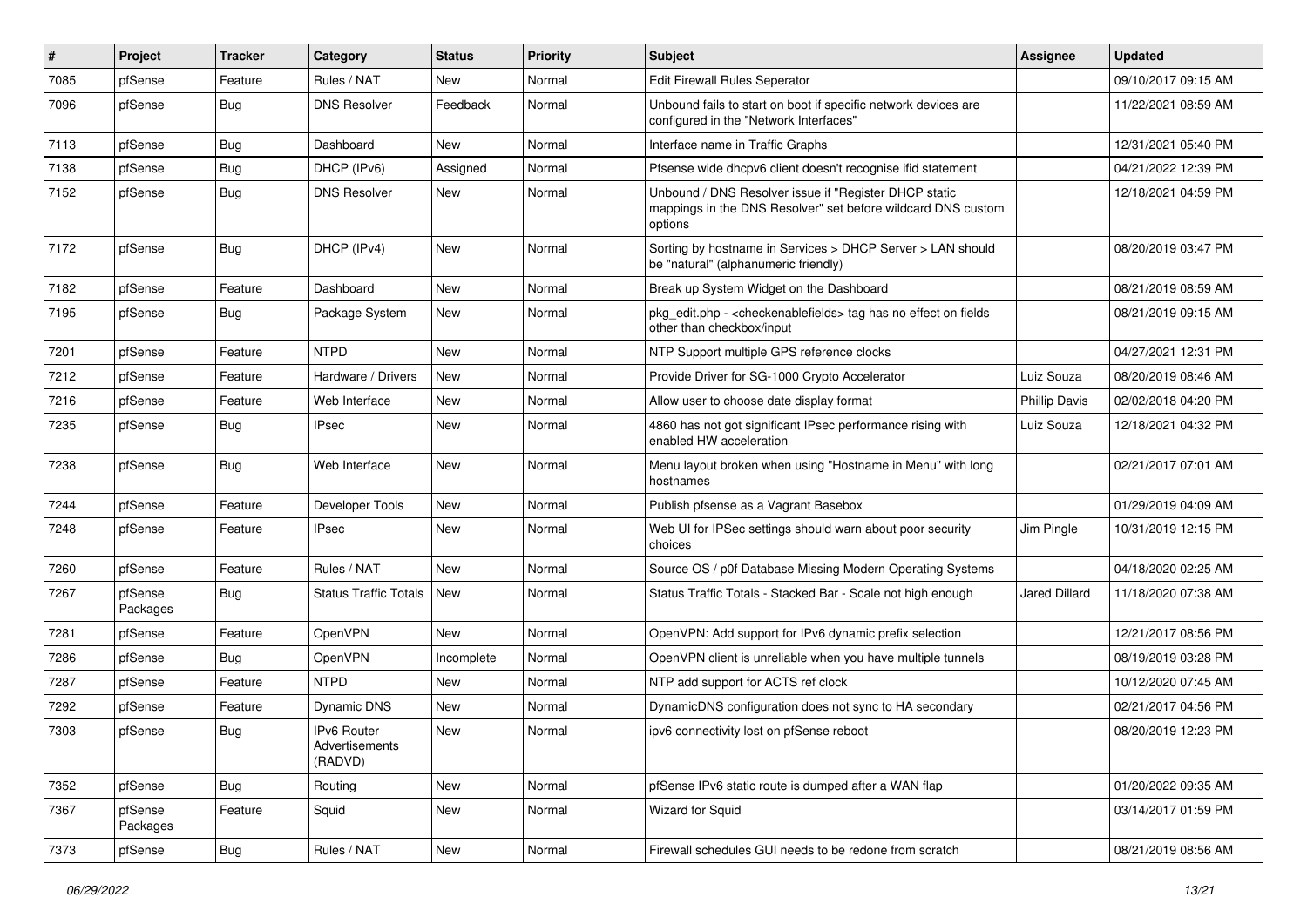| ∦    | Project             | <b>Tracker</b> | Category                            | <b>Status</b> | <b>Priority</b> | <b>Subject</b>                                                                                                                     | Assignee      | <b>Updated</b>      |
|------|---------------------|----------------|-------------------------------------|---------------|-----------------|------------------------------------------------------------------------------------------------------------------------------------|---------------|---------------------|
| 7385 | pfSense             | Todo           | Web Interface                       | New           | Normal          | Sanitize PHP includes                                                                                                              |               | 08/13/2019 03:22 PM |
| 7389 | pfSense             | <b>Bug</b>     | <b>Traffic Shaper</b><br>(Limiters) | In Progress   | Normal          | Limiter does not work with transparent proxy                                                                                       | Luiz Souza    | 02/01/2021 03:31 PM |
| 7398 | pfSense             | Feature        | <b>Traffic Graphs</b>               | Assigned      | Normal          | Show average value of bandwidth in/out on Dashboard trafic<br>graph                                                                | Jared Dillard | 08/21/2019 08:56 AM |
| 7400 | pfSense             | Bug            | <b>Traffic Graphs</b>               | Assigned      | Normal          | Traffic Graphs show bad data on 2.3.3 1                                                                                            | Jared Dillard | 12/31/2021 05:47 PM |
| 7402 | pfSense             | <b>Bug</b>     | Web Interface                       | New           | Normal          | Inconsistent use of htmlentities validation checks                                                                                 |               | 03/21/2017 08:58 AM |
| 7403 | pfSense<br>Packages | <b>Bug</b>     | FreeRADIUS                          | <b>New</b>    | Normal          | Captive Portal + freeradius2 + MySQL problems with German<br>Umlaut                                                                |               | 03/17/2017 09:12 AM |
| 7405 | pfSense             | Feature        | DHCP (IPv4)                         | <b>New</b>    | Normal          | Ability to add dhcp host reservations from "Diagnostics -> ARP<br>table"                                                           |               | 10/12/2020 08:22 AM |
| 7414 | pfSense<br>Packages | Feature        | Snort                               | New           | Normal          | snort needs automated refresh on ip change                                                                                         |               | 08/20/2019 08:55 AM |
| 7418 | pfSense             | Feature        | <b>Dynamic DNS</b>                  | New           | Normal          | Dynamic dns should be sorted interface name                                                                                        |               | 08/21/2019 08:58 AM |
| 7420 | pfSense             | <b>Bug</b>     | <b>IPsec</b>                        | New           | Normal          | ipsec status freezing                                                                                                              |               | 02/13/2020 09:09 AM |
| 7430 | pfSense             | <b>Bug</b>     | Interfaces                          | New           | Normal          | pfsense-utils.inc - where is ipaddr configured() should account<br>for loopback interface                                          |               | 08/13/2019 03:48 PM |
| 7449 | pfSense<br>Packages | Feature        | OpenVPN Client<br>Export            | New           | Normal          | feature request for openypn-client-export package, add the<br>support for openvpn up and down script, for mapping network<br>drive |               | 08/06/2019 05:06 PM |
| 7453 | pfSense<br>Packages | <b>Bug</b>     | <b>ACME</b>                         | New           | Normal          | DNS-ovh need to save or display consumer key                                                                                       |               | 04/06/2017 10:54 AM |
| 7462 | pfSense<br>Packages | Bug            | haproxy                             | New           | Normal          | HAproxy not rebinding properly after WAN DHCP IP change                                                                            |               | 01/11/2018 09:15 AM |
| 7476 | pfSense             | Bug            | Logging                             | New           | Normal          | Dirty buffer used to build log messages?                                                                                           |               | 04/17/2017 09:51 PM |
| 7535 | pfSense<br>Packages | Feature        | Snort                               | New           | Normal          | Snort messages filling System / General. Should have its own log.                                                                  |               | 02/18/2019 05:29 PM |
| 7541 | pfSense             | Feature        | Installer                           | New           | Normal          | ZFS Install, add hot spare option                                                                                                  |               | 08/14/2019 09:32 AM |
| 7551 | pfSense             | <b>Bug</b>     | Rules / NAT                         | New           | Normal          | Dynamic IPsec endpoints not added to rule set after WAN<br>down/up                                                                 |               | 05/16/2017 02:26 PM |
| 7563 | pfSense             | Feature        | L <sub>2</sub> TP                   | New           | Normal          | I2tp Suggestion: consider allowing IP/Subnet for the user.                                                                         |               | 08/21/2019 10:52 AM |
| 7589 | pfSense             | <b>Bug</b>     | Diagnostics                         | New           | Normal          | diag_edit.php old print_info_box                                                                                                   |               | 05/20/2017 05:02 PM |
| 7590 | pfSense             | <b>Bug</b>     | Diagnostics                         | New           | Normal          | diag_edit do not save when nothing to sae (in directory browse<br>view)                                                            |               | 05/20/2017 05:04 PM |
| 7602 | pfSense             | Feature        | <b>Operating System</b>             | New           | Normal          | Auto-Create bootable USB for recovery                                                                                              |               | 08/13/2019 09:50 AM |
| 7626 | pfSense             | Feature        | Interfaces                          | New           | Normal          | Add IPoE support for WAN                                                                                                           |               | 01/01/2022 12:31 AM |
| 7665 | pfSense             | <b>Bug</b>     | Aliases / Tables                    | New           | Normal          | Host range validation for Aliases is not strict enough                                                                             |               | 08/21/2019 11:01 AM |
| 7671 | pfSense             | Feature        | Gateway Monitoring                  | New           | Normal          | Gateway Monitoring Via Custom Script or Telnet.                                                                                    |               | 09/18/2020 02:59 PM |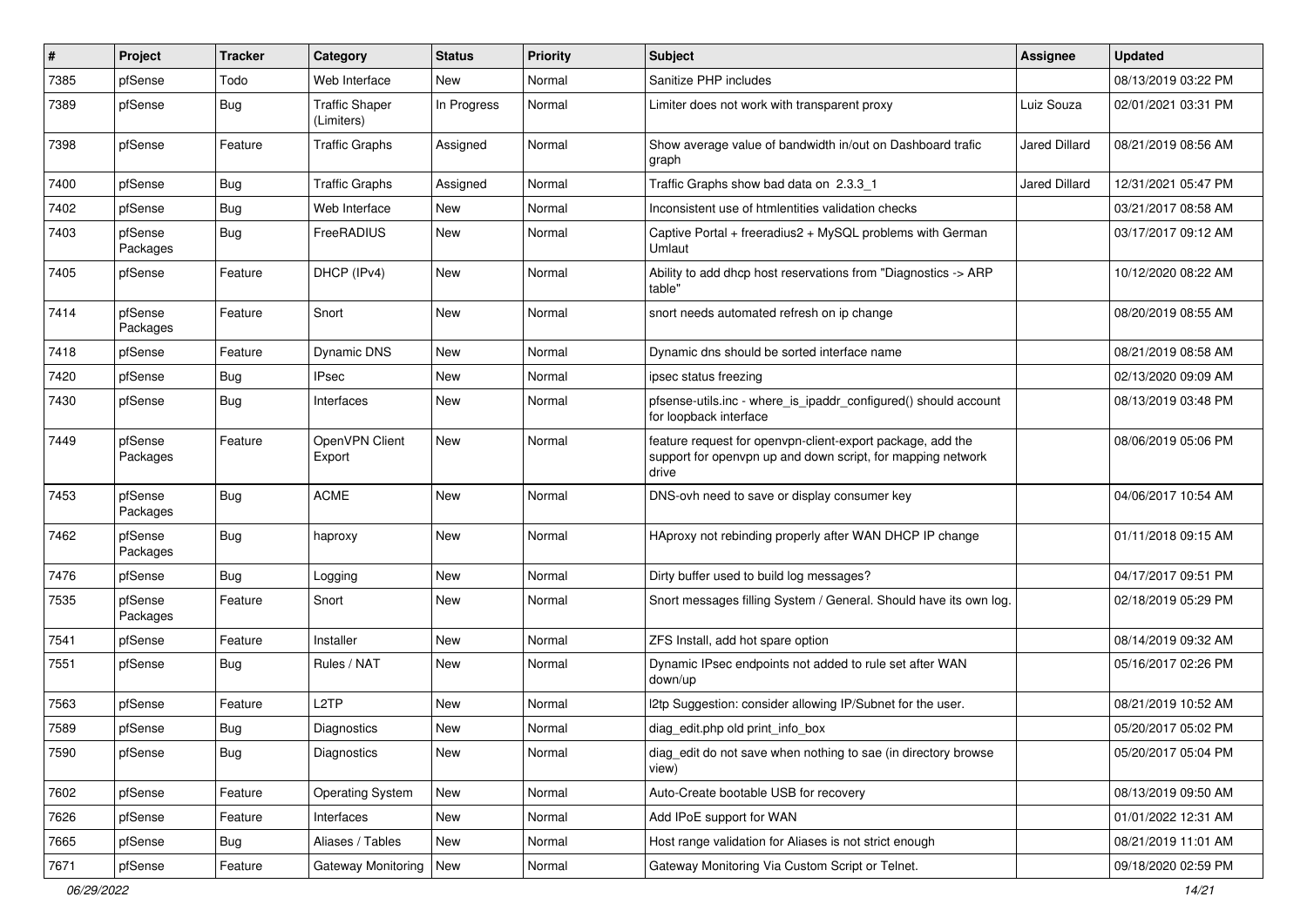| $\vert$ # | Project             | <b>Tracker</b> | Category                                               | <b>Status</b> | <b>Priority</b> | <b>Subject</b>                                                                                                                       | Assignee | <b>Updated</b>      |
|-----------|---------------------|----------------|--------------------------------------------------------|---------------|-----------------|--------------------------------------------------------------------------------------------------------------------------------------|----------|---------------------|
| 7686      | pfSense<br>Packages | Feature        | haproxy                                                | <b>New</b>    | Normal          | Add option in HAProxy to configure SSL defaults based on the<br>Mozilla SSL Configuration Generator                                  |          | 08/16/2019 01:09 PM |
| 7691      | pfSense<br>Packages | Feature        | Squid                                                  | New           | Normal          | Allow for custom icap services for squid                                                                                             |          | 08/24/2017 03:16 AM |
| 7699      | pfSense<br>Packages | Feature        | OpenVPN Client<br>Export                               | New           | Normal          | OpenVPN Client Export - Default Gateway                                                                                              |          | 08/19/2019 03:32 PM |
| 7720      | pfSense             | Feature        | Hardware / Drivers                                     | New           | Normal          | Add general watchdog kernel modules (like ichwd) and<br>watchdogd support in the GUI.                                                |          | 08/19/2019 01:20 PM |
| 7734      | pfSense             | Bug            | DHCP (IPv6)                                            | <b>New</b>    | Normal          | Using opton ia pd0 does not renew prefix and prefix get dropped                                                                      |          | 07/31/2017 03:46 AM |
| 7737      | pfSense             | Bug            | <b>IPv6 Router</b><br><b>Advertisements</b><br>(RADVD) | New           | Normal          | radvd error message                                                                                                                  |          | 08/13/2019 09:41 AM |
| 7738      | pfSense             | Feature        | <b>IPsec</b>                                           | <b>New</b>    | Normal          | Highlight which IPSec (or other VPN) crypto modes are<br>hardware-accelerated in the UI                                              |          | 08/13/2019 03:46 PM |
| 7747      | pfSense             | Feature        | Console Menu                                           | <b>New</b>    | Normal          | Minor UI Tweak: Make hitting enter on the console (esp via SSH)<br>should not log you out, but simply redraw the menu                |          | 08/01/2017 04:03 PM |
| 7757      | pfSense             | Bua            | Backup / Restore                                       | <b>New</b>    | Normal          | Auto Config Backup fails to upload unless Default Gateway is up                                                                      |          | 08/16/2019 12:47 PM |
| 7761      | pfSense             | Feature        | Rules / NAT                                            | <b>New</b>    | Normal          | Add a way to match on IPv6 proto=0 (hop-by-hop header<br>extension)                                                                  |          | 08/13/2019 03:49 PM |
| 7773      | pfSense             | Feature        | <b>IPsec</b>                                           | <b>New</b>    | Normal          | IPSec using IKEv2 with split DNS not using provided domain<br>names                                                                  |          | 08/15/2017 05:25 PM |
| 7779      | pfSense             | Bug            | OpenVPN                                                | New           | Normal          | Traffic crossing a site-to-site OpenVPN tunnel fails to fragment.                                                                    |          | 06/02/2021 08:26 AM |
| 7781      | pfSense             | Feature        | Rules / NAT                                            | <b>New</b>    | Normal          | Please Enable Rule Separators on Manual Outbound NAT                                                                                 |          | 08/21/2019 09:07 AM |
| 7783      | pfSense             | Feature        | <b>Operating System</b>                                | <b>New</b>    | Normal          | Support for hosting VMs on pfSense using bhyve                                                                                       |          | 03/25/2022 11:53 AM |
| 7797      | pfSense<br>Packages | <b>Bug</b>     | Squid                                                  | Feedback      | Normal          | Squid Reverse Proxy alternating between destinations                                                                                 |          | 04/21/2022 12:40 PM |
| 7799      | pfSense             | Feature        | Rules / NAT                                            | <b>New</b>    | Normal          | Make an ajax call to toggle logging by clicking on the logging icon<br>next to a rule                                                |          | 08/13/2019 09:40 AM |
| 7800      | pfSense             | Feature        | Logging                                                | <b>New</b>    | Normal          | Add option for state logging                                                                                                         |          | 08/13/2019 03:51 PM |
| 7812      | pfSense             | Feature        | Web Interface                                          | <b>New</b>    | Normal          | ZFS handling of autopreplace                                                                                                         |          | 08/13/2019 03:53 PM |
| 7821      | pfSense             | Bug            | DHCP (IPv6)                                            | <b>New</b>    | Normal          | GIF does not support broadcast                                                                                                       |          | 08/29/2017 10:50 AM |
| 7852      | pfSense             | Feature        | <b>DNS Resolver</b>                                    | <b>New</b>    | Normal          | Add views support to Unbound GUI                                                                                                     |          | 09/11/2017 12:26 PM |
| 7863      | pfSense             | <b>Bug</b>     | User Manager /<br>Privileges                           | <b>New</b>    | Normal          | The "WebCfg - All pages" permission inclueds the "User -<br>System: Shell account access" even though that is not a<br>WebCofg page. |          | 09/16/2017 05:13 AM |
| 7881      | pfSense             | Feature        | <b>OpenVPN</b>                                         | New           | Normal          | OpenVPN client - add support for multiple server entries                                                                             |          | 08/14/2019 09:32 AM |
| 7888      | pfSense             | Feature        | Package System                                         | <b>New</b>    | Normal          | Add a button in package manager GUI to upgrade all packages                                                                          |          | 09/28/2017 05:50 AM |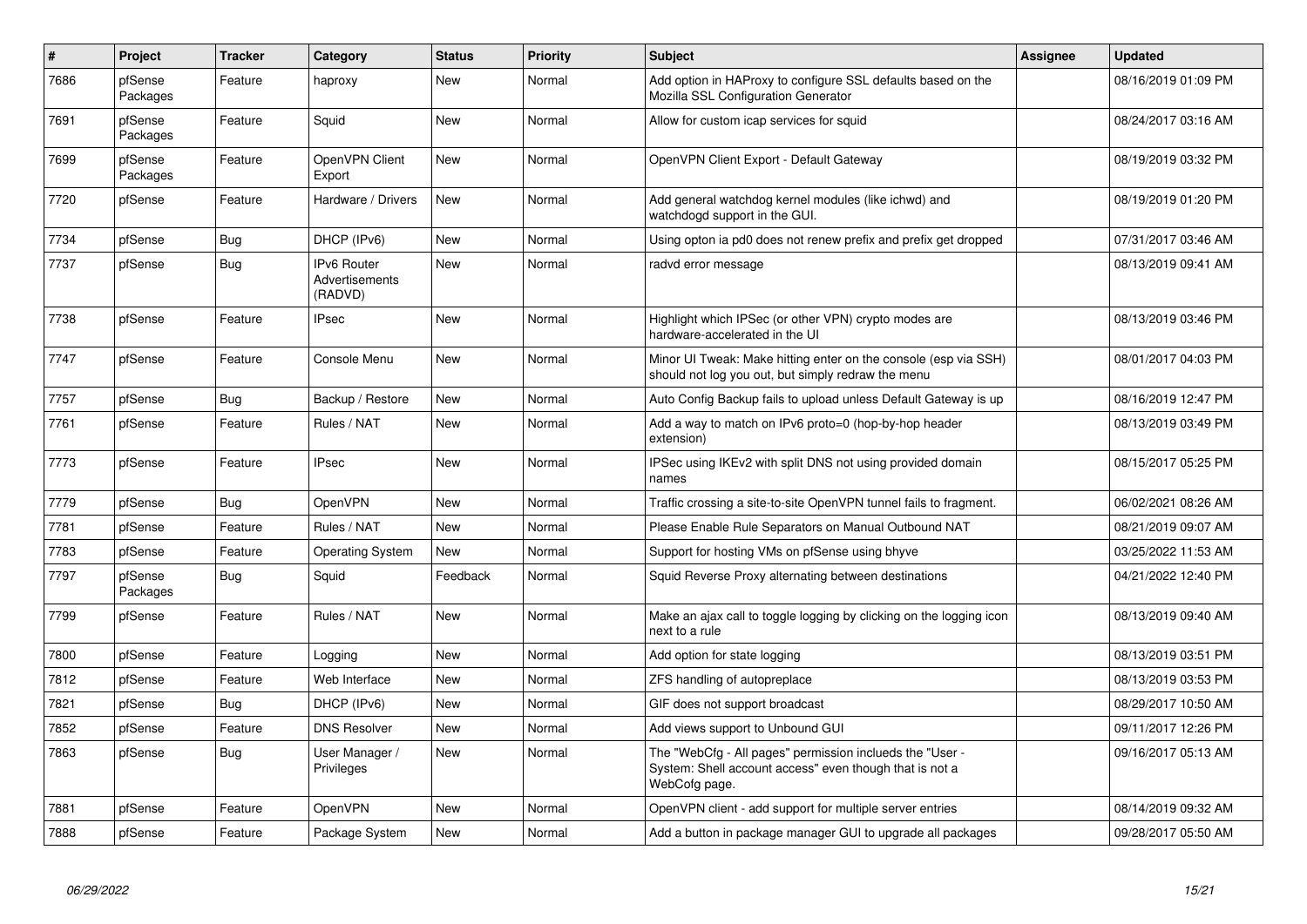| #    | Project             | <b>Tracker</b> | Category                            | <b>Status</b> | <b>Priority</b> | Subject                                                                                                   | Assignee   | <b>Updated</b>      |
|------|---------------------|----------------|-------------------------------------|---------------|-----------------|-----------------------------------------------------------------------------------------------------------|------------|---------------------|
| 7899 | pfSense             | <b>Bug</b>     | <b>Traffic Shaper</b><br>(ALTQ)     | New           | Normal          | a floating 'match' rule on LAN does not put traffic from a broswer<br>on a clientpc into a shaper queue   |            | 09/28/2017 09:16 AM |
| 7903 | pfSense<br>Packages | Feature        | New Package<br>Request              | New           | Normal          | Duo ssh package                                                                                           |            | 01/16/2021 12:44 AM |
| 7922 | pfSense             | Feature        | Rules / NAT                         | New           | Normal          | Add the option to select the ISP IPv6 Delegated Prefix as a<br>destination in firewall rules              |            | 10/10/2017 06:36 PM |
| 7943 | pfSense             | <b>Bug</b>     | Web Interface                       | New           | Normal          | CSS Overflow Fix for Drop Down Menus in webConfigurator                                                   |            | 11/21/2020 02:54 PM |
| 7954 | pfSense<br>Packages | Bug            | Squid                               | Confirmed     | Normal          | Package upgrade/reinstall gets stuck on deinstall if the<br>package-provided service is not running       |            | 10/18/2017 12:04 PM |
| 7956 | pfSense             | Feature        | Web Interface                       | <b>New</b>    | Normal          | Favicon able to match GUI colour setting?                                                                 |            | 10/17/2017 06:36 AM |
| 7957 | pfSense             | Feature        | Web Interface                       | New           | Normal          | GUI theme - separate "colour" from "compact/normal" in theme<br>dropdown                                  |            | 10/17/2017 06:58 AM |
| 7964 | pfSense             | Bug            | Multi-WAN                           | New           | Normal          | Restart openvpn on gateway switching                                                                      |            | 08/19/2019 12:35 PM |
| 7971 | pfSense             | Feature        | <b>Captive Portal</b>               | New           | Normal          | Allow import, export and synchronization of MACs under Captive<br>Portal service                          |            | 10/19/2017 04:56 AM |
| 7974 | pfSense             | Feature        | Dashboard                           | <b>New</b>    | Normal          | <b>ZFS RAID Monitor Not available</b>                                                                     |            | 08/20/2019 01:34 PM |
| 7977 | pfSense             | <b>Bug</b>     | Translations                        | New           | Normal          | English text shown in stead of translated text (Routing - Gateway<br>groups - edit)                       |            | 08/21/2019 11:28 AM |
| 7986 | pfSense             | <b>Bug</b>     | <b>Wireless</b>                     | New           | Normal          | WLAN card no longer properly initialized under 2.4.0                                                      |            | 06/19/2020 08:08 AM |
| 7988 | pfSense             | Feature        | Web Interface                       | New           | Normal          | Compact Theme based on Compact-RED with the default theme<br>colors.                                      |            | 10/23/2017 05:34 AM |
| 8004 | pfSense             | Bug            | <b>NAT Reflection</b>               | New           | Normal          | Error notice for a deleted NAT that had a RULE or an existing<br>NAT which is claimed to have no NAT port |            | 10/24/2017 06:39 PM |
| 8013 | pfSense             | Bug            | <b>IPsec</b>                        | <b>New</b>    | Normal          | IPsec MSS clamping value shared for IPv4 and IPv6                                                         | Luiz Souza | 10/28/2021 01:37 PM |
| 8031 | pfSense<br>Packages | Feature        | FreeRADIUS                          | New           | Normal          | FreeRADIUS copy entry function                                                                            |            | 08/16/2019 01:01 PM |
| 8036 | pfSense             | Feature        | <b>IPsec</b>                        | <b>New</b>    | Normal          | Want to run multiple Mobile Client IKEv2 server instances                                                 |            | 08/14/2019 09:31 AM |
| 8066 | pfSense             | Bug            | Routing                             | New           | Normal          | Static routes not applied when they go out a interface using carp                                         |            | 11/08/2017 02:04 AM |
| 8072 | pfSense             | Bug            | <b>Traffic Shaper</b><br>(Limiters) | <b>New</b>    | Normal          | Limiter / Queue mask issues?                                                                              | Ivor Kreso | 11/08/2017 07:56 PM |
| 8073 | pfSense             | Bug            | IPsec                               | New           | Normal          | Traffic inexplicably not going through IPSEC despite (in theory)<br>matching SPs                          |            | 11/09/2017 02:51 AM |
| 8076 | pfSense             | Bug            | Backup / Restore                    | New           | Normal          | User can easily apply an unusable interface configuration after<br>restore                                |            | 08/14/2019 10:52 AM |
| 8078 | pfSense             | Feature        | PPP Interfaces                      | New           | Normal          | PPPoE Reconnect Wait Time                                                                                 |            | 11/09/2017 05:13 PM |
| 8087 | pfSense             | Bug            | Authentication                      | New           | Normal          | Provide Calling-Station-ID to RADIUS backed VPN connections                                               |            | 06/06/2020 05:36 AM |
| 8095 | pfSense             | <b>Bug</b>     | Translations                        | New           | Normal          | Unescaped simple quotes break JavaScript features when the<br>French translation is enabled               |            | 08/21/2019 09:06 AM |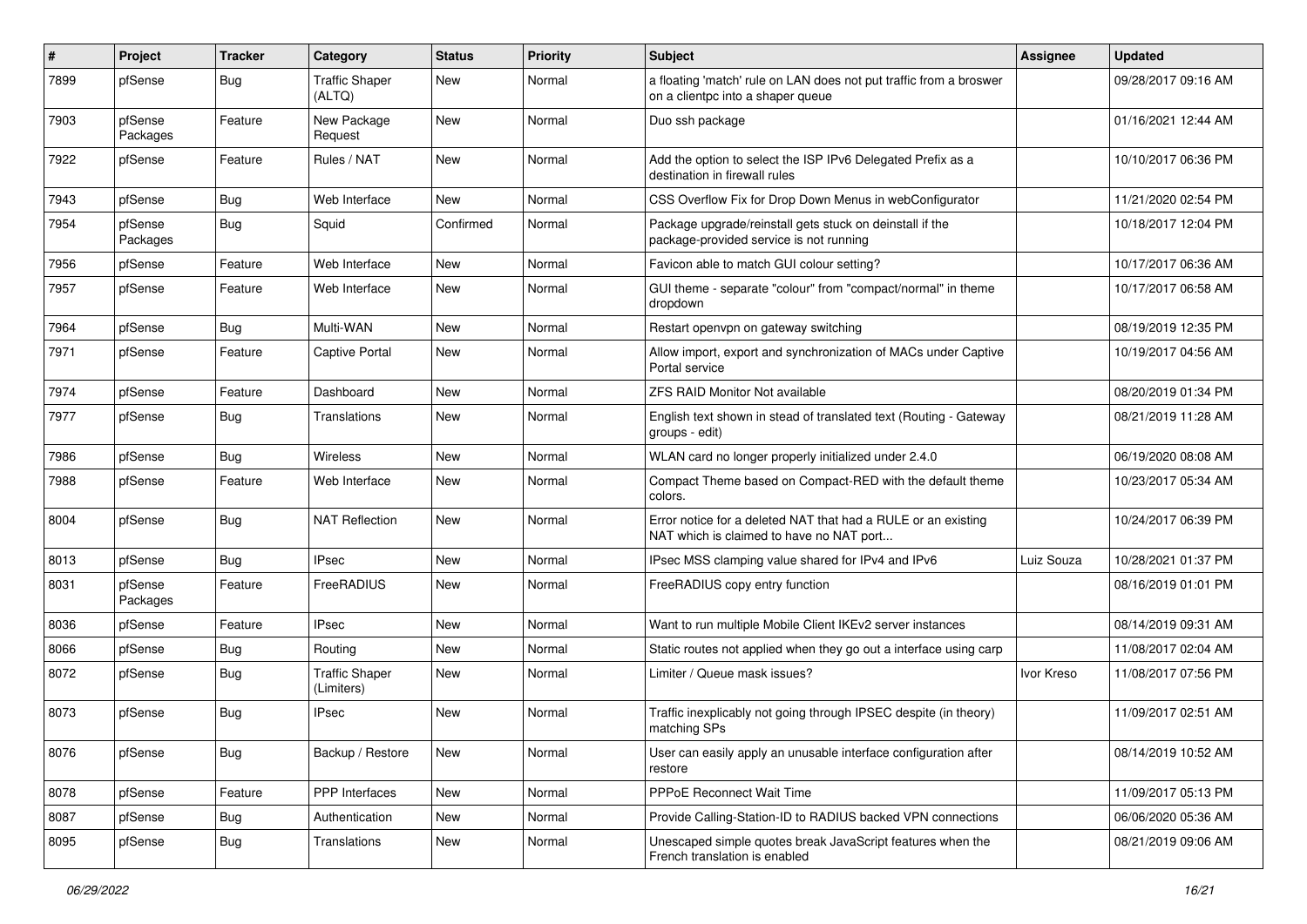| $\pmb{\sharp}$ | <b>Project</b>      | <b>Tracker</b> | Category                | <b>Status</b> | <b>Priority</b> | <b>Subject</b>                                                                                | Assignee                 | <b>Updated</b>      |
|----------------|---------------------|----------------|-------------------------|---------------|-----------------|-----------------------------------------------------------------------------------------------|--------------------------|---------------------|
| 8099           | pfSense<br>Packages | Feature        | Telegraf                | <b>New</b>    | Normal          | Add more configuration flexibility to Telegraf                                                |                          | 08/13/2019 09:39 AM |
| 8100           | pfSense             | Bug            | CARP                    | <b>New</b>    | Normal          | pfsync Initially Deletes States on Primary for Connections<br>Established through Secondary   | Luiz Souza               | 02/08/2022 12:59 PM |
| 8113           | pfSense             | Bug            | Interfaces              | <b>New</b>    | Normal          | MTU setting on bridge, openvpn clients ignored                                                |                          | 12/31/2021 05:55 PM |
| 8121           | pfSense<br>Packages | Feature        | haproxy                 | New           | Normal          | haproxy, allow to generate backends even they don't seem to be<br>used                        |                          | 11/23/2017 04:04 AM |
| 8122           | pfSense             | <b>Bug</b>     | <b>OpenVPN</b>          | <b>New</b>    | Normal          | openvpn client is unable to use OTP (temporary) passwords                                     |                          | 04/16/2018 09:28 AM |
| 8130           | pfSense             | Bug            | Traffic Graphs          | New           | Normal          | Status - Monitoring - Area chart displays traffic data differently<br>than Line or Bar charts |                          | 11/26/2017 01:40 PM |
| 8146           | pfSense<br>Packages | Feature        | <b>BIND</b>             | <b>New</b>    | Normal          | Zone Domain Records more powerfull for BIND Zones                                             |                          | 08/13/2019 09:39 AM |
| 8149           | pfSense             | Feature        | <b>NTPD</b>             | <b>New</b>    | Normal          | <b>NTPsec</b>                                                                                 |                          | 10/11/2020 10:59 AM |
| 8168           | pfSense             | Feature        | <b>IPsec</b>            | <b>New</b>    | Normal          | strongswan dhcp option                                                                        |                          | 12/19/2017 04:14 AM |
| 8170           | pfSense             | Feature        | <b>XMLRPC</b>           | <b>New</b>    | Normal          | XMLRPC Sync deletes entires on remote System                                                  |                          | 08/21/2019 10:42 AM |
| 8173           | pfSense             | Feature        | Interfaces              | New           | Normal          | dhcp6c - RAW Options                                                                          |                          | 05/29/2022 05:34 PM |
| 8176           | pfSense             | <b>Bug</b>     | Package System          | New           | Normal          | /schema/packages.dtd -- referenced in *xml, but missing?                                      |                          | 12/09/2017 06:52 PM |
| 8177           | pfSense             | Bug            | Package System          | New           | Normal          | '/xsl/package.xsl" is referenced in package XML files but not on<br>the firewall              |                          | 08/14/2019 09:56 AM |
| 8178           | pfSense             | Feature        | Package System          | New           | Normal          | Allow setting attributes for form elements in package XML                                     |                          | 12/09/2017 07:48 PM |
| 8179           | pfSense             | <b>Bug</b>     | DHCP (IPv4)             | Feedback      | Normal          | Incorrect reverse DNS zone in DHCP server config for<br>non-octet-aligned subnet mask         | Renato<br><b>Botelho</b> | 02/09/2022 11:17 PM |
| 8180           | pfSense<br>Packages | <b>Bug</b>     | syslog-ng               | <b>New</b>    | Normal          | syslog-ng default log file                                                                    |                          | 01/16/2018 12:53 PM |
| 8197           | pfSense<br>Packages | <b>Bug</b>     | <b>BIND</b>             | <b>New</b>    | Normal          | BIND UI fails to properly update zone with inline DNSSEC signing<br>enabled                   |                          | 02/18/2019 05:23 PM |
| 8199           | pfSense<br>Packages | Feature        | <b>BIND</b>             | <b>New</b>    | Normal          | Support reordering and/or sort alphabetically across BIND<br>package                          |                          | 12/12/2017 02:05 AM |
| 8207           | pfSense             | Bug            | <b>Operating System</b> | <b>New</b>    | Normal          | 2.4 cannot boot as a Xen VM with more than 7 NICs                                             |                          | 06/25/2022 05:42 PM |
| 8213           | pfSense<br>Packages | <b>Bug</b>     | haproxy                 | New           | Normal          | acl src file not populated from alias                                                         |                          | 12/21/2017 02:02 PM |
| 8216           | pfSense<br>Packages | Feature        | Telegraf                | <b>New</b>    | Normal          | Add prometheus output for telegraf                                                            |                          | 09/09/2020 05:33 AM |
| 8224           | pfSense<br>Packages | Feature        | FreeRADIUS              | New           | Normal          | Add "OU" field to FreeRADIUS page                                                             |                          | 02/21/2018 12:53 AM |
| 8229           | pfSense<br>Packages | <b>Bug</b>     | syslog-ng               | <b>New</b>    | Normal          | syslog-ng stops parsing logs after logrotate run                                              |                          | 01/26/2018 12:00 PM |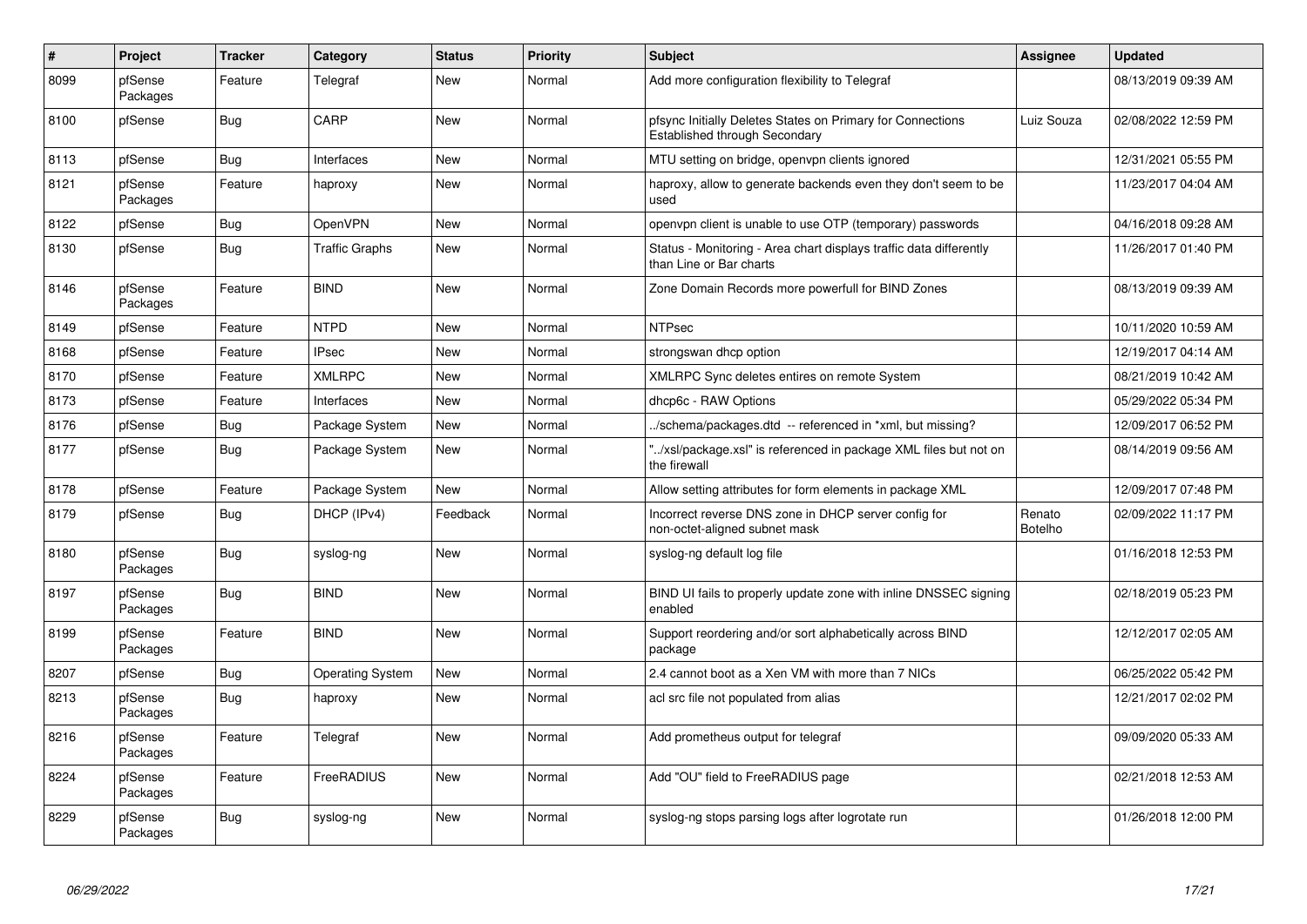| $\#$ | Project             | Tracker    | Category                                        | <b>Status</b> | <b>Priority</b> | <b>Subject</b>                                                                                                          | Assignee             | <b>Updated</b>      |
|------|---------------------|------------|-------------------------------------------------|---------------|-----------------|-------------------------------------------------------------------------------------------------------------------------|----------------------|---------------------|
| 8230 | pfSense<br>Packages | Feature    | Telegraf                                        | New           | Normal          | telegraf automatic input plugins configuration for enabled pfsense<br>package                                           |                      | 02/18/2019 05:23 PM |
| 8232 | pfSense<br>Packages | Feature    | haproxy                                         | New           | Normal          | different ssl options based on the sni name                                                                             |                      | 01/30/2019 10:36 AM |
| 8236 | pfSense             | Feature    | <b>DNS Resolver</b>                             | New           | Normal          | Ability to configure "forward-first" and "forward-host" options for<br>more robust domain overrides in DNS Resolver     |                      | 12/26/2017 01:26 AM |
| 8243 | pfSense             | Feature    | <b>XMLRPC</b>                                   | <b>New</b>    | Normal          | Sync dashboard settings over xmlrpc                                                                                     |                      | 08/21/2019 10:42 AM |
| 8251 | pfSense<br>Packages | Bug        | FreeRADIUS                                      | Feedback      | Normal          | Captiveportal + FreeRadius "Last activity" resets to Session start                                                      |                      | 08/13/2019 11:10 AM |
| 8262 | pfSense             | Feature    | <b>IPv6 Router</b><br>Advertisements<br>(RADVD) | New           | Normal          | Make each prefix flags configurable separately.                                                                         |                      | 01/16/2018 12:35 PM |
| 8263 | pfSense             | Bug        | <b>Traffic Shaper</b><br>(ALTQ)                 | New           | Normal          | Cannot create a nonlinear `Link Share` service curve because of:<br>"the sum of the child bandwidth higher than parent" |                      | 11/05/2020 07:31 AM |
| 8264 | pfSense<br>Packages | <b>Bug</b> | FreeRADIUS                                      | New           | Normal          | Radiusd restart on WAN change results in freeradius not running<br>(and possible solution)                              |                      | 04/21/2022 12:39 PM |
| 8274 | pfSense             | Feature    | <b>Traffic Graphs</b>                           | <b>New</b>    | Normal          | Reverse Inverse Traffic Graph View                                                                                      | Jared Dillard        | 08/14/2019 10:31 AM |
| 8279 | pfSense<br>Packages | Feature    | pfBlockerNG                                     | New           | Normal          | Consider adding a new option to the Rule Order                                                                          |                      | 08/20/2019 09:00 AM |
| 8285 | pfSense             | <b>Bug</b> | Web Interface                                   | New           | Normal          | Actions on stale data may result in catastrophic results                                                                |                      | 01/16/2018 08:08 PM |
| 8295 | pfSense<br>Packages | <b>Bug</b> | syslog-ng                                       | New           | Normal          | syslog-ng logrotates tls files                                                                                          |                      | 02/14/2018 06:12 AM |
| 8309 | pfSense             | Feature    | Hardware / Drivers                              | New           | Normal          | Include apuled driver to add support for LEDs on PC Engines<br>APU boards                                               | Darryn Storm         | 08/20/2019 08:47 AM |
| 8313 | pfSense             | <b>Bug</b> | Notifications                                   | <b>New</b>    | Normal          | STARTTLS auto detection not working                                                                                     |                      | 04/21/2022 12:39 PM |
| 8315 | pfSense<br>Packages | <b>Bug</b> | Mail report                                     | Feedback      | Normal          | Mail Report mail report send() behavior different than<br>notify_via_smtp()                                             | Jim Pingle           | 09/24/2019 10:12 AM |
| 8324 | pfSense             | <b>Bug</b> | Hardware / Drivers                              | New           | Normal          | bxe cards require promisc for OSPF                                                                                      | Luiz Souza           | 05/25/2020 03:19 PM |
| 8325 | pfSense             | <b>Bug</b> | UPnP/NAT-PMP                                    | New           | Normal          | UPnP not available for pppoe-Clients                                                                                    |                      | 11/15/2020 10:33 AM |
| 8330 | pfSense             | Feature    | DHCP (IPv4)                                     | New           | Normal          | add options for ddns-local-address statements                                                                           |                      | 04/27/2021 12:31 PM |
| 8335 | pfSense             | Bug        | LAGG Interfaces                                 | New           | Normal          | System hang with LACP downlink to UniFi switch                                                                          |                      | 08/21/2019 11:18 AM |
| 8343 | pfSense             | <b>Bug</b> | Gateways                                        | New           | Normal          | Gateway Routes (Default Routes) not removed in Kernel when<br>removed from GUI                                          |                      | 05/14/2020 01:22 AM |
| 8346 | pfSense             | Feature    | <b>IPsec</b>                                    | New           | Normal          | Let pFSense act as an IPSec XAuth VPN Client                                                                            |                      | 02/23/2018 07:39 AM |
| 8349 | pfSense             | Feature    | <b>Traffic Graphs</b>                           | New           | Normal          | Show the actual numerical information (upload/download speeds)<br>in the traffic graph dashboard widget                 | <b>Jared Dillard</b> | 02/28/2018 09:42 AM |
| 8372 | pfSense             | Feature    | Logging                                         | New           | Normal          | add gui setting to adjust refresh rate for dynamic firewall logs                                                        |                      | 08/14/2019 10:31 AM |
| 8380 | pfSense             | Bug        | <b>OpenVPN</b>                                  | New           | Normal          | OpenVPN RADIUS password length is not constant                                                                          | Jim Pingle           | 07/17/2020 11:46 AM |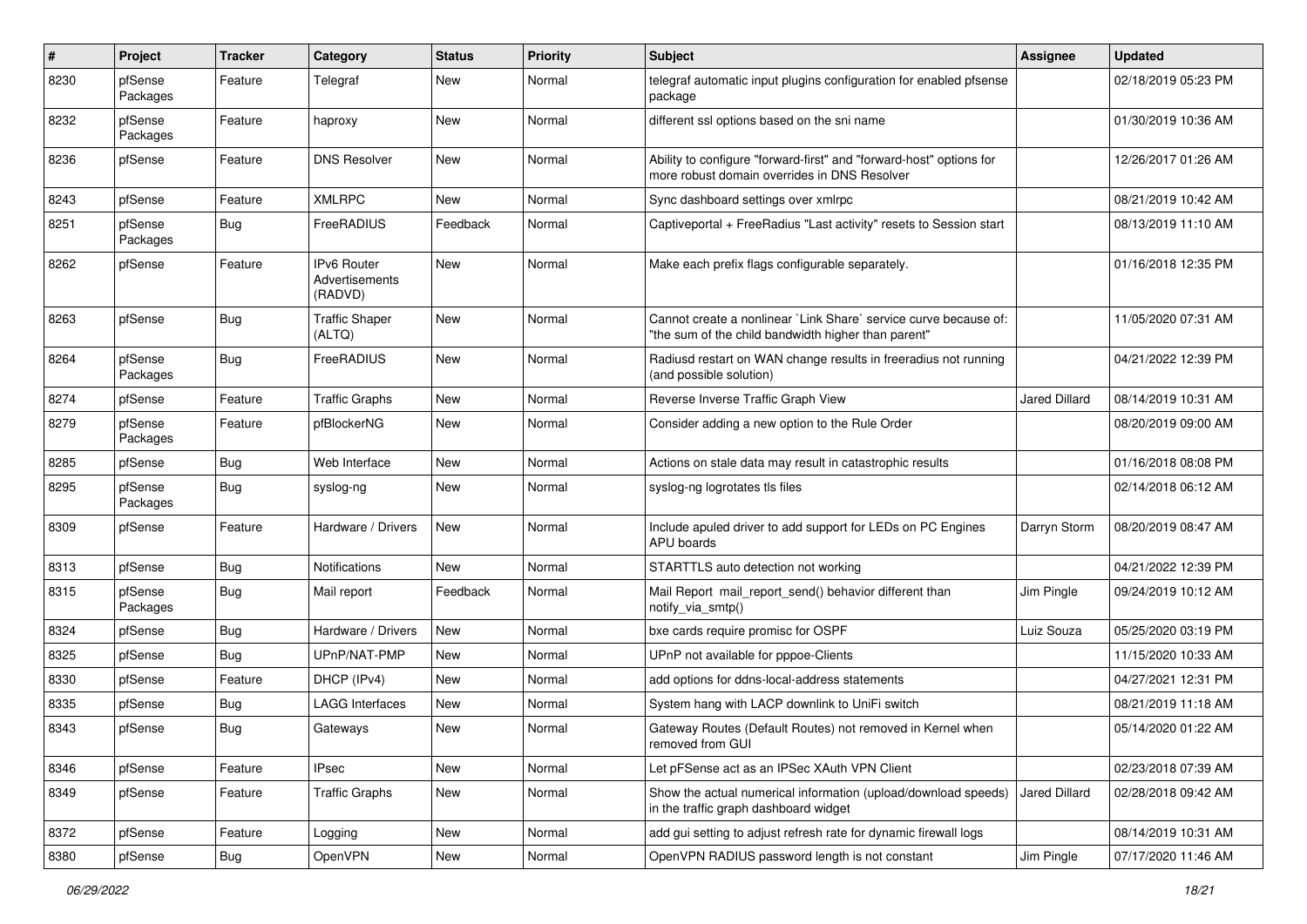| ∦    | Project             | <b>Tracker</b> | Category                        | <b>Status</b> | <b>Priority</b> | <b>Subject</b>                                                                                                          | Assignee   | <b>Updated</b>      |
|------|---------------------|----------------|---------------------------------|---------------|-----------------|-------------------------------------------------------------------------------------------------------------------------|------------|---------------------|
| 8385 | pfSense             | Feature        | Rules / NAT                     | New           | Normal          | Utilize IP addresses from successfully authenticated OpenVPN<br>endpoints to Update Firewall Rules                      |            | 07/19/2018 03:07 PM |
| 8401 | pfSense             | Bug            | Installer                       | New           | Normal          | Issues related to keys representing alphabetic characters specific<br>to Scandinavian languages and to some other keys. |            | 03/30/2018 11:06 AM |
| 8406 | pfSense             | Bug            | <b>Dynamic DNS</b>              | New           | Normal          | DDNS IPV6 Cloudflare Client does not detect PPOE address                                                                |            | 03/31/2018 11:56 AM |
| 8419 | pfSense             | <b>Bug</b>     | Web Interface                   | <b>New</b>    | Normal          | webgui, when menubar is fixed to the top of the screen, the last<br>items of long menus cannot be seen/used.            |            | 07/19/2018 03:10 PM |
| 8432 | pfSense             | Bug            | <b>Dynamic DNS</b>              | <b>New</b>    | Normal          | Dynamic DNS Client gives an error that it can't find IPv6 address<br>when WAN interface is a LAGG                       |            | 09/17/2020 05:23 AM |
| 8435 | pfSense             | Bug            | Interfaces                      | <b>New</b>    | Normal          | DHCPv6 unusable in certain circumstances (US AT&T Fiber, etc.)                                                          |            | 08/14/2019 10:52 AM |
| 8483 | pfSense             | Feature        | <b>Traffic Shaper</b><br>(ALTQ) | New           | Normal          | Allow user to choose order of Queues status                                                                             |            | 08/21/2019 09:12 AM |
| 8512 | pfSense             | Bug            | PPP Interfaces                  | <b>New</b>    | Normal          | PPPoE reconnect fails after interface flap                                                                              |            | 08/20/2019 10:06 AM |
| 8516 | pfSense<br>Packages | <b>Bug</b>     | <b>FreeRADIUS</b>               | New           | Normal          | FreeRADIUS requires settings re-saved after pfSense upgrade                                                             | Jim Pingle | 12/31/2021 05:58 PM |
| 8517 | pfSense<br>Packages | Feature        | New Package<br>Request          | <b>New</b>    | Normal          | OpenConnect client                                                                                                      |            | 08/13/2019 10:01 AM |
| 8520 | pfSense             | Feature        | Interfaces                      | New           | Normal          | Option to auto-renew DHCP on interface with an offline gateway<br>or marked as down                                     |            | 07/20/2021 11:00 AM |
| 8526 | pfSense             | Bug            | Interfaces                      | <b>New</b>    | Normal          | DHCP client ignores server replies when 802.1q tagging is used                                                          |            | 08/14/2019 10:52 AM |
| 8547 | pfSense<br>Packages | Feature        | New Package<br>Request          | <b>New</b>    | Normal          | fwknop Port Knocking Package                                                                                            |            | 02/08/2021 12:17 PM |
| 8558 | pfSense             | Feature        | Web Interface                   | New           | Normal          | Add more table sorting in various UI pages                                                                              |            | 08/21/2019 09:14 AM |
| 8560 | pfSense<br>Packages | <b>Bug</b>     | <b>ACME</b>                     | New           | Normal          | ACME: can't update DNS records in DNSMadeEasy registar for<br>several domains with different API keys/ids               |            | 06/08/2018 01:28 PM |
| 8566 | pfSense             | Bug            | CARP                            | New           | Normal          | Wrong IPv6 source in NS request in case using of IPv6 alias                                                             |            | 06/12/2018 01:26 PM |
| 8567 | pfSense             | Bug            | CARP                            | <b>New</b>    | Normal          | Using IPv6 VIP alias for services may affect CARP IPv6 VIP work                                                         |            | 06/12/2018 01:26 PM |
| 8570 | pfSense             | <b>Bug</b>     | <b>XML Parser</b>               | New           | Normal          | Empty (dn)shaper config gets populated with newline                                                                     |            | 08/20/2019 02:45 PM |
| 8589 | pfSense<br>Packages | <b>Bug</b>     | FreeRADIUS                      | <b>New</b>    | Normal          | FreeRadius 0.15.5_2 ignoring tunnelled-reply=no                                                                         |            | 02/18/2019 03:40 PM |
| 8611 | pfSense             | <b>Bug</b>     | Interfaces                      | In Progress   | Normal          | unable to receive IPv6 RA's on SG-1000, default route lost                                                              | Luiz Souza | 02/01/2021 03:31 PM |
| 8614 | pfSense             | <b>Bug</b>     | DHCP (IPv4)                     | New           | Normal          | Cannot remove Additional BOOTP/DHCP Options                                                                             |            | 08/21/2019 09:15 AM |
| 8641 | pfSense             | Feature        | Web Interface                   | New           | Normal          | Need way to disable HSTS and/or replace webConfigurator<br>certificate from CLI                                         |            | 07/16/2018 10:21 AM |
| 8686 | pfSense             | Bug            | <b>IPsec</b>                    | New           | Normal          | IPsec VTI: Assigned interface firewall rules are never parsed                                                           |            | 02/10/2021 12:15 PM |
| 8705 | pfSense<br>Packages | <b>Bug</b>     | syslog-ng                       | New           | Normal          | Syslog-NG error in latest snapshot                                                                                      |            | 07/27/2018 10:17 AM |
| 8711 | pfSense             | <b>Bug</b>     | <b>IGMP Proxy</b>               | New           | Normal          | igmpproxy with PPPoE Interfaces                                                                                         |            | 07/28/2018 09:21 AM |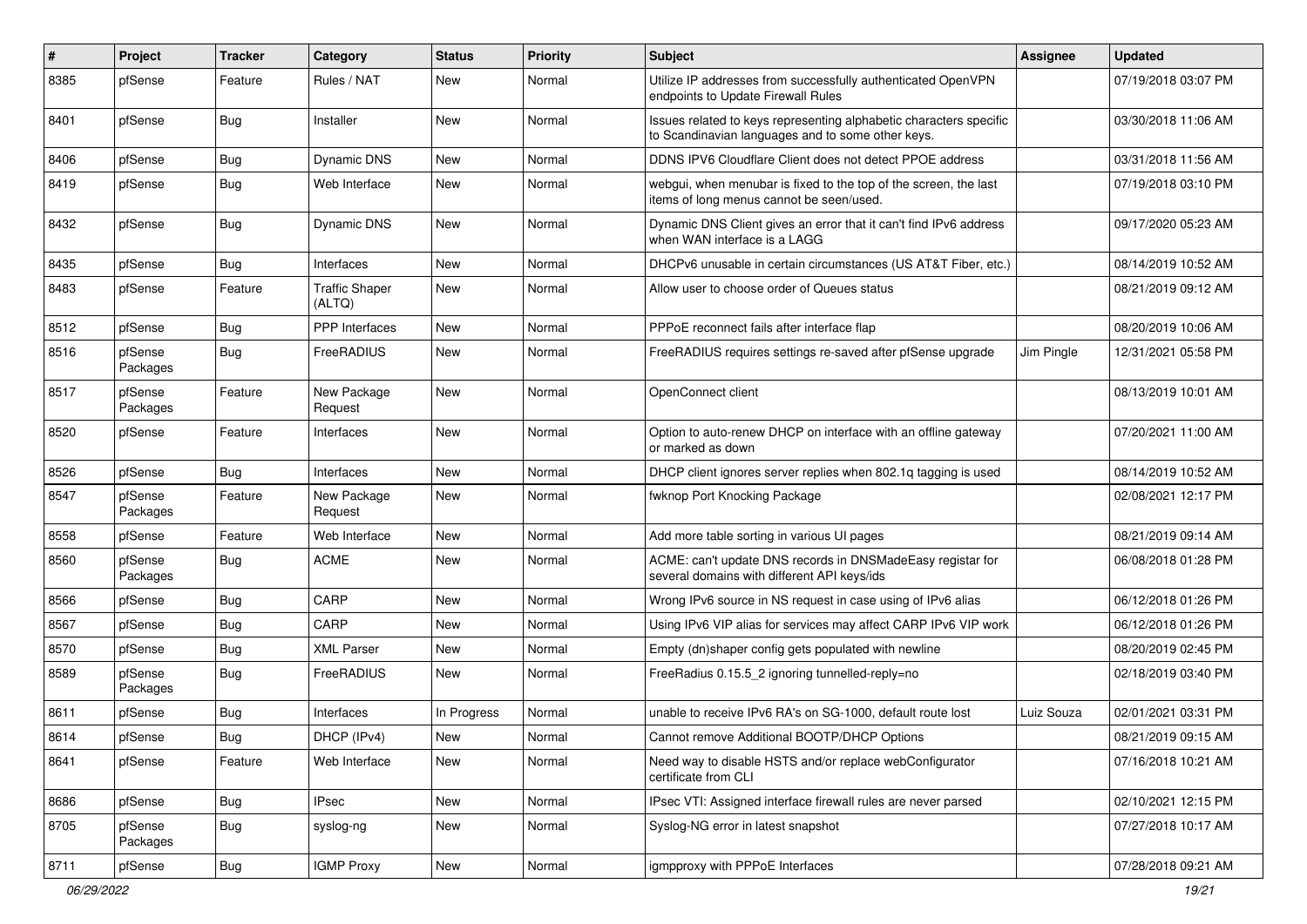| $\pmb{\#}$ | Project             | <b>Tracker</b> | Category                            | <b>Status</b> | <b>Priority</b> | <b>Subject</b>                                                                                                                             | <b>Assignee</b> | <b>Updated</b>      |
|------------|---------------------|----------------|-------------------------------------|---------------|-----------------|--------------------------------------------------------------------------------------------------------------------------------------------|-----------------|---------------------|
| 8712       | pfSense             | Feature        | <b>Traffic Shaper</b><br>(ALTQ)     | New           | Normal          | QOS on ipsec links                                                                                                                         |                 | 06/22/2020 06:27 AM |
| 8752       | pfSense<br>Packages | <b>Bug</b>     | squidguard                          | New           | Normal          | For SquidGuard in "Common ACL" menu "Target Rules List"<br>"access" option always stays with default value '---' for my Target<br>category |                 | 08/06/2018 05:53 AM |
| 8769       | pfSense<br>Packages | Feature        | FreeRADIUS                          | <b>New</b>    | Normal          | Allow FreeRADIUS users to change their own Passwords and<br>Pins                                                                           |                 | 10/11/2018 11:34 AM |
| 8770       | pfSense             | <b>Bug</b>     | Interfaces                          | <b>New</b>    | Normal          | QinQ interfaces always show as active                                                                                                      |                 | 02/01/2020 09:47 AM |
| 8794       | pfSense             | Feature        | <b>NTPD</b>                         | New           | Normal          | NTP authentiction                                                                                                                          | Tod L           | 08/05/2021 01:20 AM |
| 8804       | pfSense             | <b>Bug</b>     | <b>PPP</b> Interfaces               | New           | Normal          | Netgate SG-1000 PPPoE Keepalives not prioritized, internet<br>drops                                                                        |                 | 08/20/2019 10:06 AM |
| 8815       | pfSense             | <b>Bug</b>     | Interfaces                          | New           | Normal          | IP addresses are removed from interfaces when link is lost and<br>either IPv4 or IPv6 is dynamic                                           | Luiz Souza      | 07/21/2021 07:49 AM |
| 8827       | pfSense<br>Packages | Bug            | squidguard                          | <b>New</b>    | Normal          | Squidguard: ACL redirect modes 'redirect' and 'err page' send<br>unresolvable URLs to the client.                                          | Viktor Gurov    | 12/21/2021 05:49 AM |
| 8836       | pfSense<br>Packages | Feature        | FreeRADIUS                          | <b>New</b>    | Normal          | Define Idap group vlan assignment in users file                                                                                            |                 | 08/26/2018 07:53 AM |
| 8852       | pfSense Docs        | Correction     | <b>DHCP</b>                         | New           | Normal          | [feedback form] Unclear about "Client Identifier" in a static<br>mapping                                                                   | Jim Pingle      | 09/23/2020 02:30 PM |
| 8869       | pfSense<br>Packages | Feature        | haproxy                             | <b>New</b>    | Normal          | HAproxy should use RFC 7919 DH parameter files                                                                                             |                 | 10/17/2018 10:46 AM |
| 8882       | pfSense             | <b>Bug</b>     | Interfaces                          | Incomplete    | Normal          | Interface assignments lost on reboot                                                                                                       |                 | 02/17/2022 02:24 PM |
| 8902       | pfSense<br>Packages | Bug            | haproxy                             | New           | Normal          | HAproxy package not use custom DNS for lookup on apply new<br>config                                                                       |                 | 09/16/2018 08:16 AM |
| 8909       | pfSense<br>Packages | Bug            | Tinc                                | <b>New</b>    | Normal          | tinc package makes /rc.newwanip looping forever                                                                                            |                 | 08/13/2019 09:25 AM |
| 8929       | pfSense             | Feature        | Web Interface                       | <b>New</b>    | Normal          | Scroll bar css dark theme                                                                                                                  |                 | 08/14/2019 12:16 PM |
| 8963       | pfSense             | <b>Bug</b>     | <b>Traffic Shaper</b><br>(Limiters) | New           | Normal          | 2.4.4 Limiters don't work after CARP fail-over                                                                                             |                 | 12/10/2018 06:40 AM |
| 8982       | pfSense<br>Packages | Feature        | haproxy                             | New           | Normal          | HAproxy ACL support for map in configuration UI                                                                                            |                 | 06/25/2019 01:49 AM |
| 8985       | pfSense<br>Packages | Feature        | Suricata                            | New           | Normal          | Suricata: allow configuration for external/internal additional<br>storage                                                                  |                 | 11/13/2019 10:07 AM |
| 9024       | pfSense             | <b>Bug</b>     | <b>Traffic Shaper</b><br>(Limiters) | Feedback      | Normal          | Ping packet loss under load when using limiters                                                                                            |                 | 05/12/2022 11:55 AM |
| 9025       | pfSense<br>Packages | <b>Bug</b>     | squidguard                          | New           | Normal          | SquidGard + Target categories                                                                                                              |                 | 10/08/2018 01:00 AM |
| 9035       | pfSense             | Bug            | Rules / NAT                         | New           | Normal          | Inactive Interfaces are Hidden in Firewall Rules                                                                                           |                 | 08/14/2019 12:39 PM |
| 9037       | pfSense             | Bug            | <b>DNS Resolver</b>                 | New           | Normal          | Unbound not logging to syslog after reboot                                                                                                 |                 | 10/12/2018 05:09 AM |